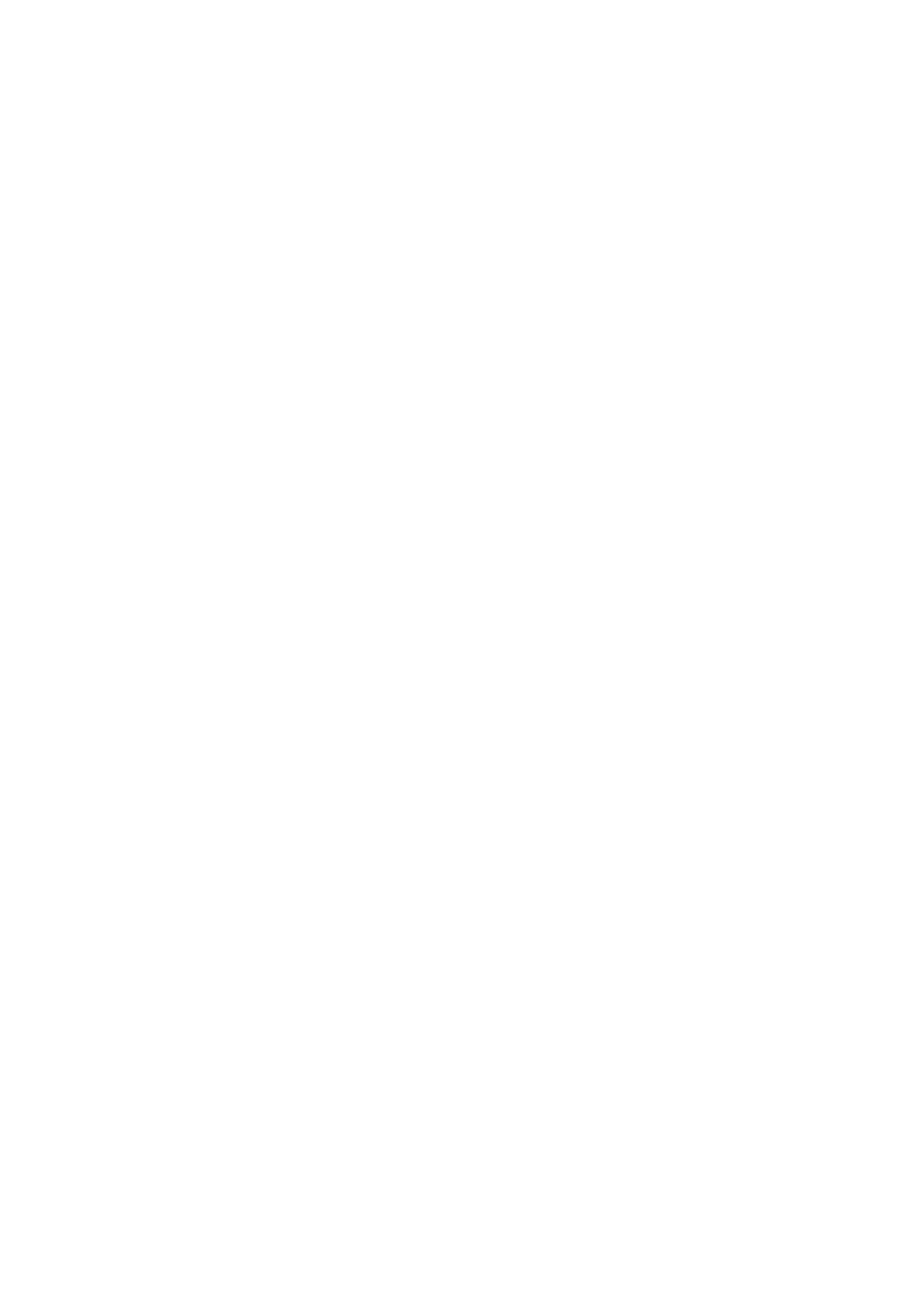# *After Bali: WTO rules applying to public food reserves*

*by*

Christian Häberli

PhD, Senior Research Fellow, World Trade Institute (WTI), Bern University (Switzerland)\*

\*Revised version of the paper presented at the Expert meeting on reserves/stocks and specifically their potential role in market/price stabilization (FAO Rome, 30–31 January 2014). I am especially indebted to Alan Matthews for his comments on the first version. All remaining errors remain mine.

Food and Agriculture Organization of the United Nations, Rome 2014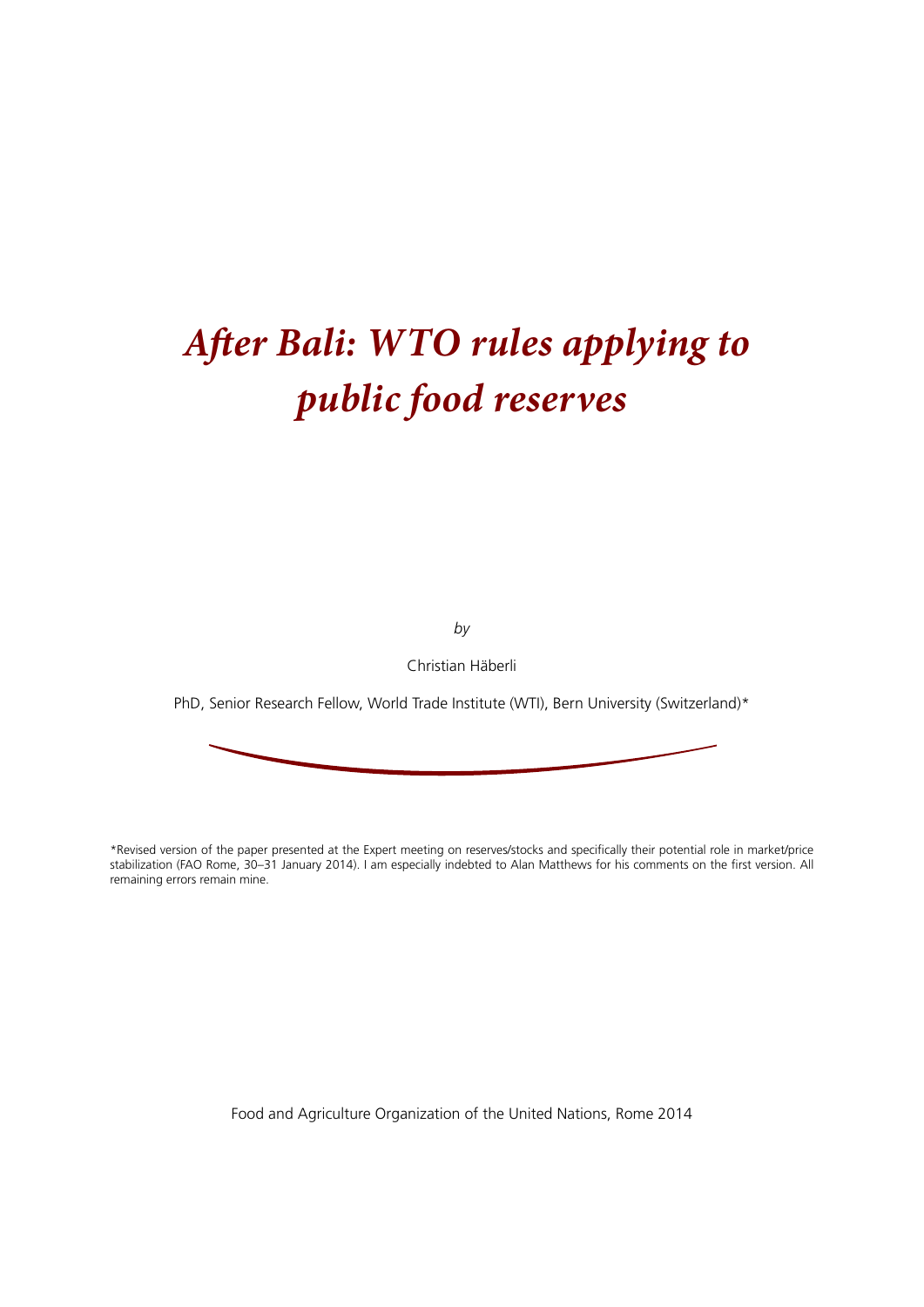The designations employed and the presentation of material in this information product do not imply the expression of any opinion whatsoever on the part of the Food and Agriculture Organization of the United Nations (FAO) concerning the legal or development status of any country, territory, city or area or of its authorities, or concerning the delimitation of its frontiers or boundaries. The mention of specific companies or products of manufacturers, whether or not these have been patented, does not imply that these have been endorsed or recommended by FAO in preference to others of a similar nature that are not mentioned.

The views expressed in this information product are those of the author(s) and do not necessarily reflect the views or policies of FAO.

### © FAO, 2014

FAO encourages the use, reproduction and dissemination of material in this information product. Except where otherwise indicated, material may be copied, downloaded and printed for private study, research and teaching purposes, or for use in non-commercial products or services, provided that appropriate acknowledgement of FAO as the source and copyright holder is given and that FAO's endorsement of users' views, products or services is not implied in any way.

All requests for translation and adaptation rights, and for resale and other commercial use rights should be made via www.fao.org/contact-us/licence-request or addressed to copyright@fao.org.

FAO information products are available on the FAO website (www.fao.org/ publications) and can be purchased through publications-sales@fao.org.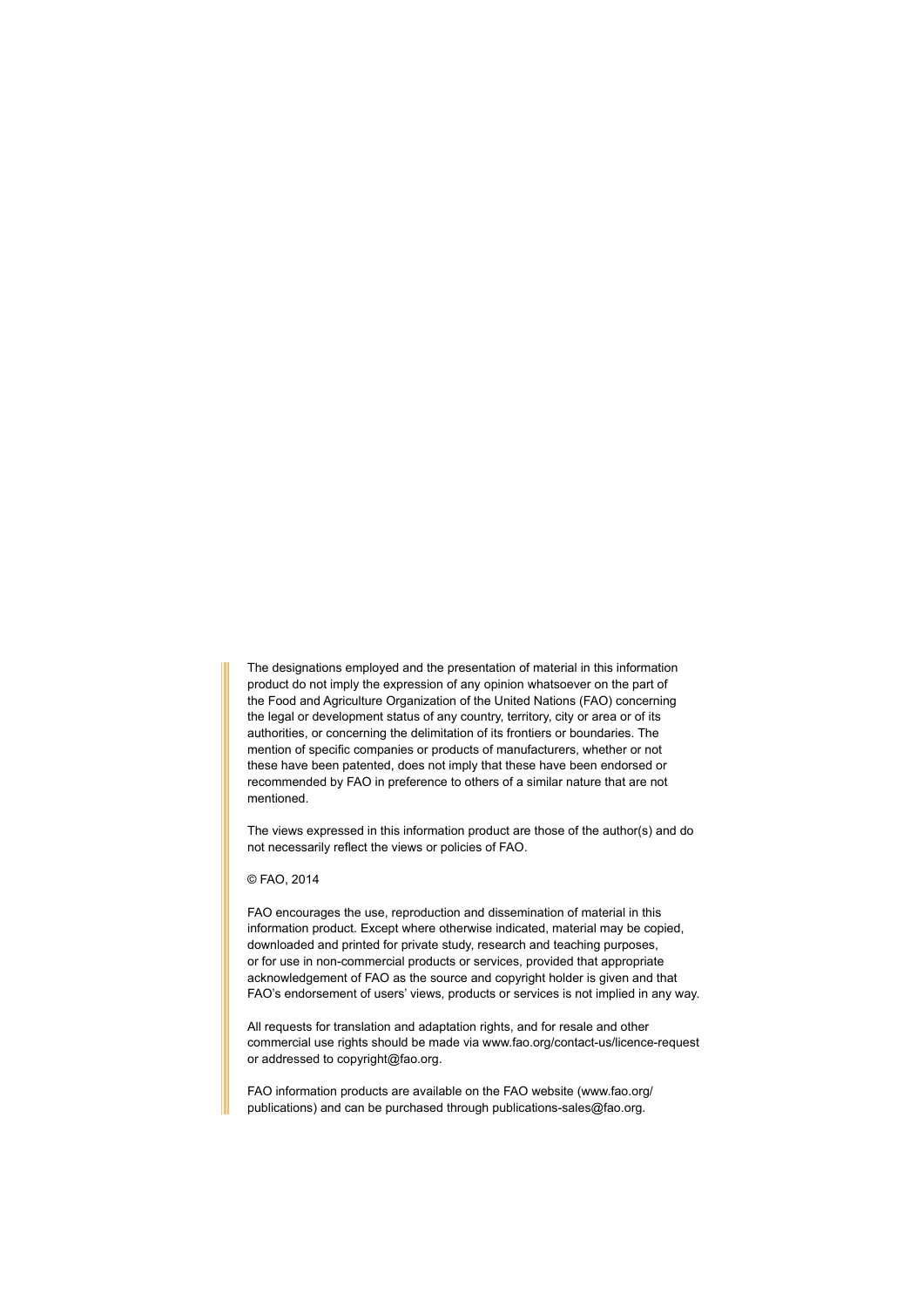# **TABLE OF Contents**

| $\mathbf{1}$          | <b>INTRODUCTION</b>                                                                                                                                                                                                       | 1              |  |  |
|-----------------------|---------------------------------------------------------------------------------------------------------------------------------------------------------------------------------------------------------------------------|----------------|--|--|
| 2.                    | PRESENT WTO RULES                                                                                                                                                                                                         | $\overline{4}$ |  |  |
| 3.                    | BALI                                                                                                                                                                                                                      | 6              |  |  |
| 4.                    | <b>DISCUSSION</b>                                                                                                                                                                                                         | 9              |  |  |
| 5.                    | <b>CONCLUSIONS</b>                                                                                                                                                                                                        | 13             |  |  |
|                       | ANNEX 1 AGREEMENT ON AGRICULTURE<br>Annex 2 Domestic support: The basis for exemption from the reduction commitments<br>ANNEX 2 PUBLIC STOCKHOLDING FOR FOOD SECURITY PURPOSES<br>Ministerial Decision of 7 December 2013 | 15<br>16       |  |  |
| <b>ANNEX TEMPLATE</b> |                                                                                                                                                                                                                           |                |  |  |
| STATISTICAL APPENDIX  |                                                                                                                                                                                                                           |                |  |  |

i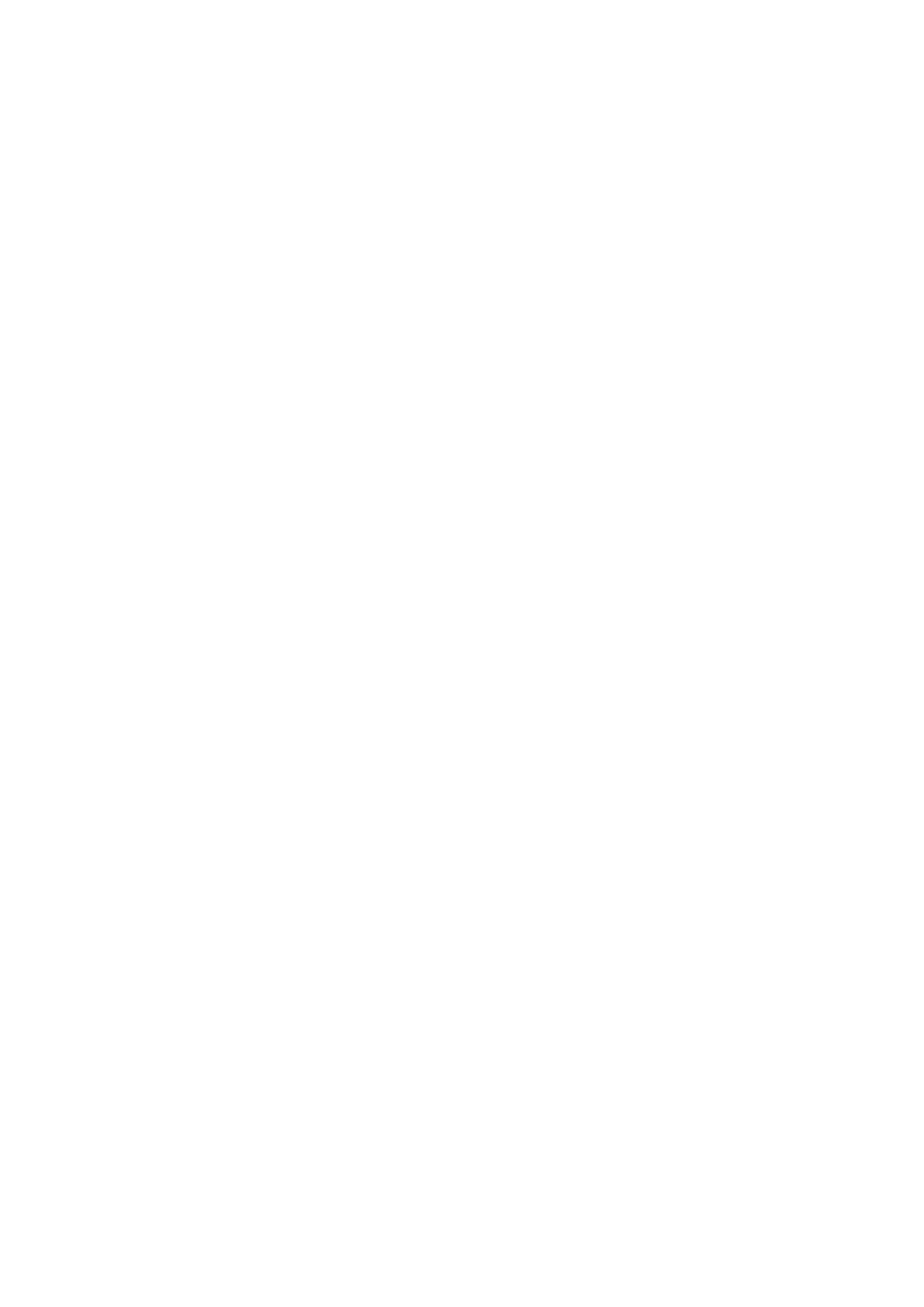# **ABSTRACT**

Once more, agriculture threatened to prevent all progress in multilateral trade rule-making at the Ninth WTO Ministerial Conference in December 2013. But this time, the "magic of Bali" worked. After the clock had been stopped mainly because of the food security file, the ministers adopted a comprehensive package of decisions and declarations mainly in respect of development issues. Five are about agriculture. Decision 38 on Public Stockholding for Food Security Purposes contains a "peace clause" which will now be shielding certain stockpile programmes from subsidy complaints in formal litigation.

This article provides contextual background and analyses this decision from a legal perspective. It finds that, at best, Decision 38 provides a starting point for a WTO Work Programme for food security, for review at the Eleventh Ministerial Conference which will probably take place in 2017. At worst, it may unduly widen the limited window for government-financed competition existing under present rules in the WTO Agreement on Agriculture – yet without increasing global food security or even guaranteeing that no subsidy claims will be launched, or entertained, under the WTO dispute settlement mechanism. Hence, the Work Programme should find more coherence between farm support and socio-economic and trade objectives when it comes to stockpiles. This also encompasses a review of the present WTO rules applying to other forms of food reserves and to regional or "virtual" stockpiles. Another "low hanging fruit" would be a decision to exempt food aid purchases from export restrictions.

 $\bullet$  $\bullet$  $\bullet$  $\bullet$  $\bullet$  $\bullet$  $\bullet$  $\bullet$  $\bullet$  $\bullet$  $\bullet$  $\bullet$  $\bullet$  $\bullet$  $\bullet$  $\bullet$  $\bullet$  $\bullet$  $\bullet$  $\bullet$  $\bullet$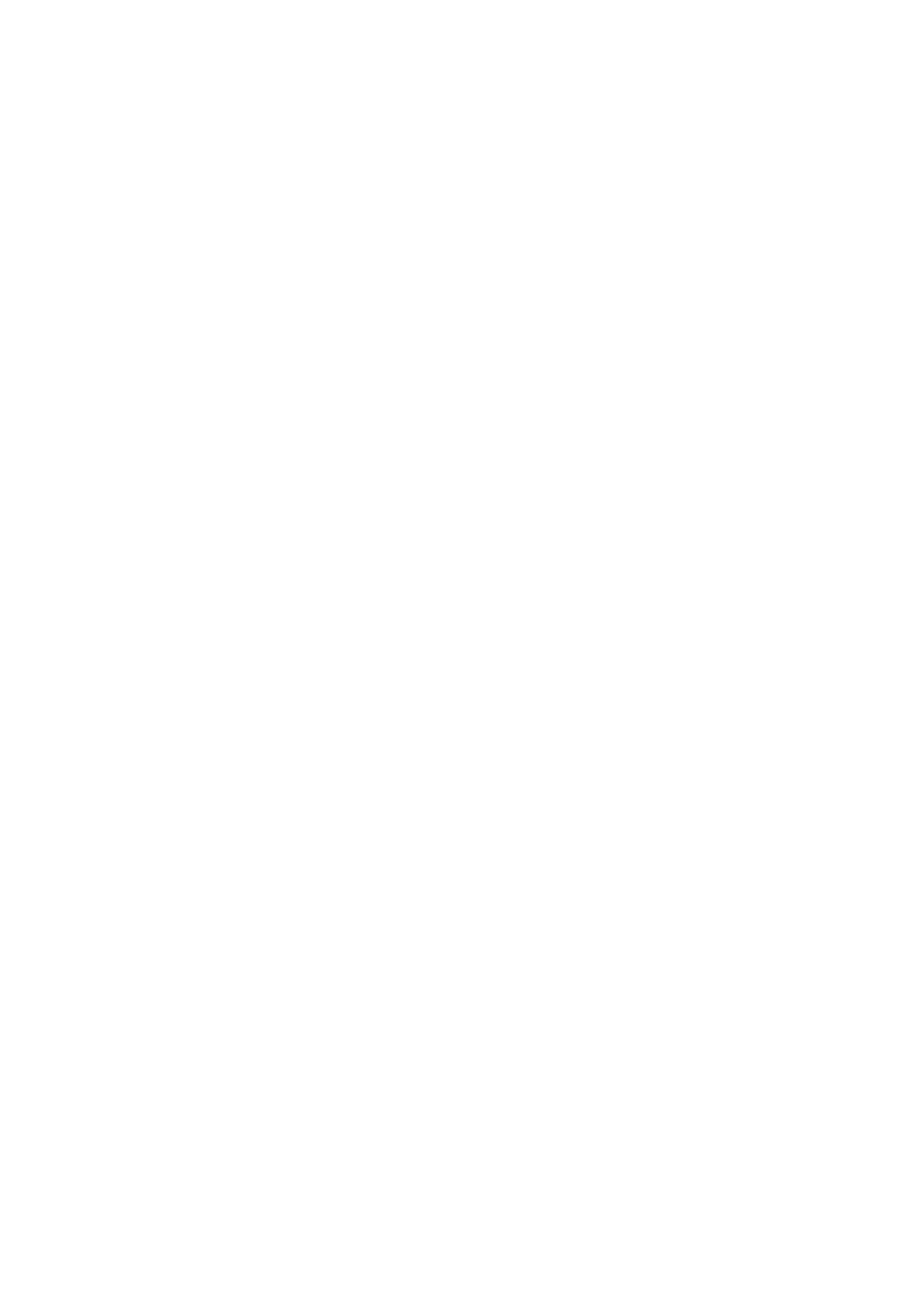# **1. INTRODUCTION**

Mapping the regulatory framework applying to public food reserves takes place in a politically loaded and economically complex and dynamic context. This article describes the applicable rules and analyses the food security decision taken on 7 December 2013 at the 9<sup>th</sup> WTO Ministerial Conference in Bali. How does this decision affect stockpiles and food security policies in developing countries? The Bali decision also launches a work programme with the mandate to find a way to address conflicting food security concerns throughout the WTO Membership, without unduly increasing trade distortions.

At the outset and before proceeding with a legal analysis, it is necessary to place this exercise in perspective and to recall a number of issues which policy makers and scholars have been grappling with, especially since the last global food crisis (2007–08).<sup>1</sup> Four such national issues with an international dimension may be flagged here.

First, does the equation still hold according to which food can only be produced domestically or imported, with stockpiles as one way of deferred consumption? Are public food reserves a credible and efficient instrument of risk management and price volatility mitigation? Better than producer, processor, trader and household stocks? Economists eager to address excessive price volatility, but uneasy about defining "speculation", debate whether public stocks and price guarantees really contribute to price stabilisation or, to the contrary, stifle other forms of risk mitigation such as commodity exchanges and producer insurance.

Second, "food security" has different implications, and at times conflicting interests, at the global, national and household levels. This starts with the definition of food security: "when all people, at all times, have physical, social and economic access to sufficient, safe and nutritious food."<sup>2</sup> In my view, this definition is of no value when it comes to the crucial question of how to reach this goal, and of what role to assign to domestic production, foreign direct investment (FDI), international trade and not least, to stockpiles. For the same reason (and unlike for poverty) it is difficult to measure "food insecurity". Not surprisingly various databases and publications with different criteria produce different results for the same countries.<sup>3</sup> More importantly, none of these measuring attempts considers the negative spillovers of production policies on food security in other countries. Their authors also differ in their opinions whether public food stocks are an adequate response to market failures, low commercial stocks, and low currency levels.4 What is clear is that we are far away from a conceptual and useful definition of food security, a set of indicators and a plan of coherent action.

Thirdly, assuming that food security is a public good, government intervention and international cooperation need to be carefully assessed against market-based alternatives, including private stocks

<sup>3</sup> Three examples:

 $\bullet$  $\bullet$  $\bullet$  $\bullet$  $\bullet$  $\bullet$  $\bullet$  $\bullet$  $\bullet$  $\bullet$  $\bullet$  $\bullet$  $\bullet$  $\bullet$  $\bullet$  $\bullet$  $\bullet$  $\bullet$  $\bullet$  $\bullet$  $\bullet$  $\bullet$  $\bullet$  $\bullet$  $\bullet$  $\bullet$  $\bullet$  $\bullet$  $\bullet$  $\bullet$  $\bullet$  $\bullet$  $\bullet$  $\bullet$  $\bullet$  $\bullet$  $\bullet$  $\bullet$  $\bullet$  $\bullet$  $\bullet$  $\bullet$  $\bullet$  $\bullet$  $\bullet$  $\bullet$  $\bullet$  $\bullet$  $\bullet$  $\bullet$  $\bullet$  $\bullet$ 

<sup>&</sup>lt;sup>1</sup> Baris Karapinar and Christian Häberli (Eds), Food Crises and the WTO, Cambridge University Press (2010)

<sup>2</sup> FAO, *Rome Declaration on World Food Security* (1996), and *The State of Food Insecurity in the World* (2002)

<sup>-</sup> FAO (2013) Food Security Indicators (<http://www.fao.org/economic/ess/ess-fs/ess-fadata/en/#.UrLJKndpPK0>)

<sup>-</sup> Economist Intelligence Unit/DuPont, Global Food Security Index [\(http://foodsecurityindex.eiu.com/](http://foodsecurityindex.eiu.com/))

<sup>-</sup> Frontier Strategy Group/Syngenta, Ricebowl Index ([http://www.ricebowlindex.com/Pages/default.asp](http://www.ricebowlindex.com/Pages/default.aspx)x)

<sup>4</sup> Cf. FAO, IFAD and WFP, The State of Food Insecurity in the World 2013. The multiple dimensions of food security. Rome, FAO (2013). This report discusses various food reserve schemes. It also highlights the difficulties of procurement at market prices while at the same time targeting smallholder farmers.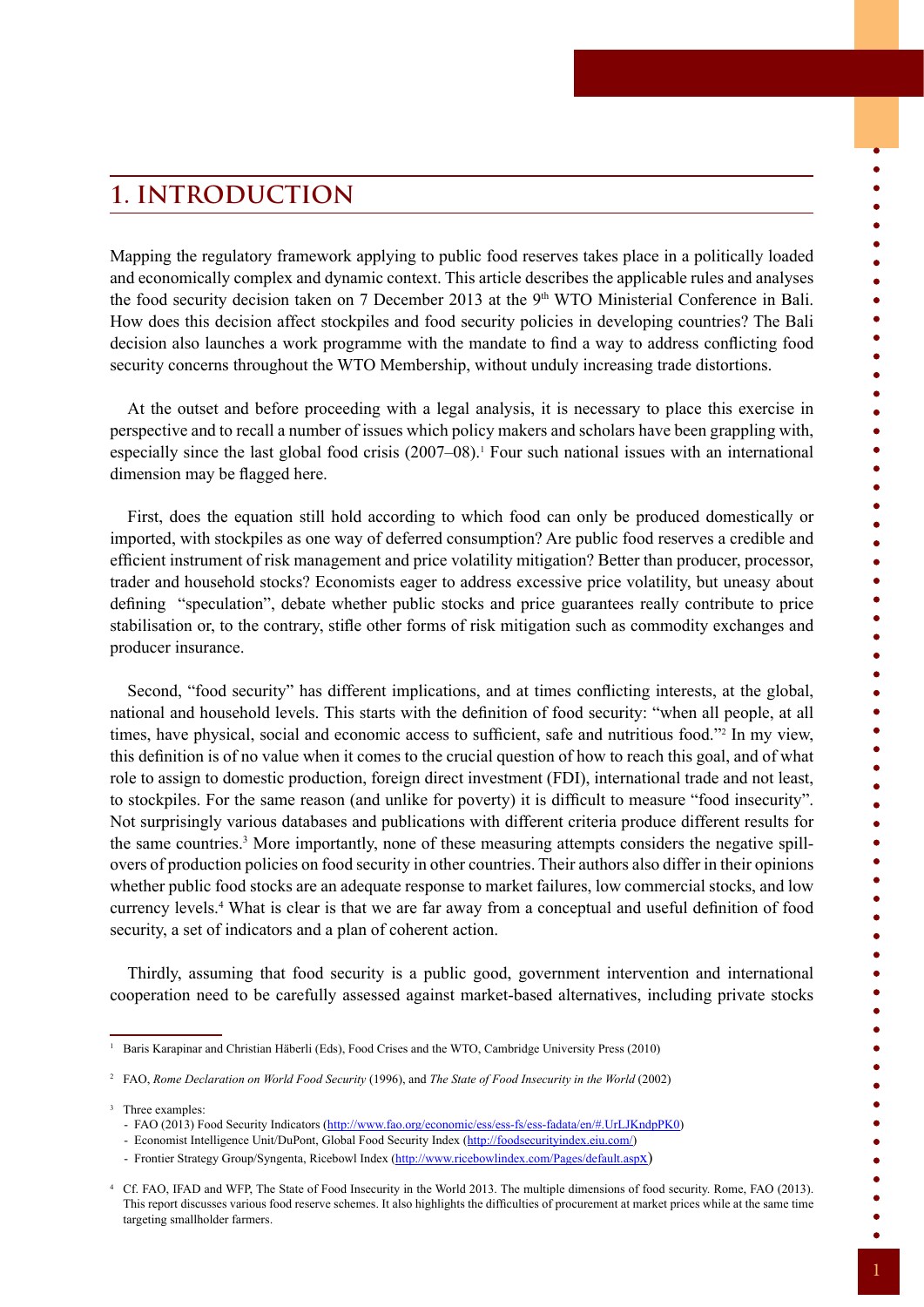and other producer and processor risk management tools. Only a few scholarly voices have been raised in this direction.<sup>5</sup> Extensive research on various risk management tools in the Organisation for Economic Co-operation and Development (OECD) shows the complexity of policy formulation in a rapidly globalising food value chain.<sup>6</sup> Efforts by the G20 to combat speculation have not produced tangible results for food price fluctuations. This is perhaps also due to the fact that the international organisations reporting to the G20 have so far avoided clear recommendations for such measures.<sup>7</sup> The painful experience at the international level in the 1980s of international commodity agreements with market intervention mechanisms seems to deter new concerted efforts. Yet there is no dearth of recommendations for such action. Back in 2011, Olivier de Schutter claimed that WTO rules can conflict with food security, because "current green box and domestic support rules are unbalanced: they provide more flexibility to developed country farmers than to developing country farmers."<sup>8</sup> In his Final Report he reiterates his plea that states should "[L]imit excessive reliance on international trade" and that "[T] he multilateral trade regime as well as regional and bilateral trade agreements must allow countries to develop and implement ambitious food security policies including public food reserves, temporary import restrictions, active marketing boards, and safety net insurance schemes, in support of the progressive realization of the right to food".<sup>9</sup> Irene Musselli from the United Nations Conference on Trade and Development (UNCTAD) proposes new market stabilisation measures.<sup>10</sup> Carmen G. Gonzalez sees the General Agreement on Tariffs and Trade (GATT) as a colonial construct established at the expense of the global South "protectionism for the wealthy and free markets for the poor".11 Surprisingly, even the Doha Round agricultural negotiation chair Crawford Falconer suggested reviving "managed economy" provisions in the last version of his (never adopted) "modalities".12

Fourth and last, for some policy-makers, international non-governmental organisations (NGO) and even scholars, the UN-enshrined *Right to Food* seems to also imply a right to *self-sufficiency* regardless of competitiveness, trade distortions and (domestic) consumer prices.13 Here the food security debate

<sup>6</sup> OECD (2013), Global Food Security: Challenges for the Food and Agricultural System. OECD (2011), Managing Risk in Agriculture: Policy Assessment and Design

<sup>7</sup> Price Volatility in Food and Agricultural Markets: Policy Responses. Policy Report including contributions by FAO, IFAD, IMF, OECD, UNCTAD, WFP, the World Bank, the WTO, IFPRI and the UN HLTF. 2 June 2011. Price volatility is identified as one of the main problems, but no response is given on how to deal with "speculators" without stifling markets (cf. paras 27 and 76).

<sup>8</sup> Olivier de Schutter, The World Trade Organization and the Post-Global Food Crisis Agenda: Putting Food Security First in the International Trade System'. Briefing Note, 4 November 2011.

<sup>9</sup> Report of the Special Rapporteur on the right to food, Olivier De Schutter, Final report: The transformative potential of the right to food. Human Rights Council Document A/HRC/25/57, dated 24 January 2014.

<sup>10</sup> Irène Musselli, La regulation des cours et des marchés des produits de base : vers une nouvelle architecture mondiale ? 139/3 *Journal du Droit International* 903–938 (2012)

<sup>11</sup> Carmen G. Gonzalez, The Global Food Crisis: Law, Policy, and the Elusive Quest for Justice. 13 *Yale Human Rights and Development Law Journal* 462 (2010)

<sup>12</sup> WTO, Committee on Agriculture in Special Session, Revised Draft Modalities for Agriculture. WTO Doc. TN/AG/W/4/Rev.4 (6 December 2008), paras 95–102.

 $\bullet$  $\bullet$  $\bullet$  $\bullet$ 

 $\bullet$  $\bullet$ 

 $\bullet$  $\bullet$  $\bullet$  $\bullet$  $\bullet$ 

 $\bullet$  $\bullet$  $\bullet$  $\bullet$  $\bullet$  $\bullet$  $\bullet$  $\bullet$  $\bullet$  $\bullet$  $\bullet$  $\bullet$  $\bullet$  $\bullet$  $\bullet$  $\bullet$  $\bullet$  $\bullet$  $\bullet$  $\bullet$  $\bullet$  $\bullet$  $\bullet$  $\bullet$  $\bullet$  $\bullet$  $\bullet$  $\bullet$  $\bullet$  $\bullet$  $\bullet$  $\bullet$  $\bullet$  $\bullet$  $\bullet$  $\bullet$ 

<sup>5</sup> Kym Anderson and Will Martin, Trade Distortions and Food Price Surges. World Bank and University of Adelaide, 1 October 2010. Kym Anderson, Will Martin and Signe Nelgen, Export Restrictions and Food Market Instability. Vox, 9 November 2010.

<sup>&</sup>lt;sup>13</sup> The Bali Decision was welcomed by anti-globalisation NGOs and Indian farm representatives as a victory for self-determination against a developed country attack on the Right to Food. They immediately demanded that the work programme should start with the "original G33 proposal to remove WTO obstacles to Food Security". Cf. Timothy A. Wise, Right to food wins 'defensive battle' in World Trade Organization deal. GlobalPost Blog, 8 December 2013 at 19:39.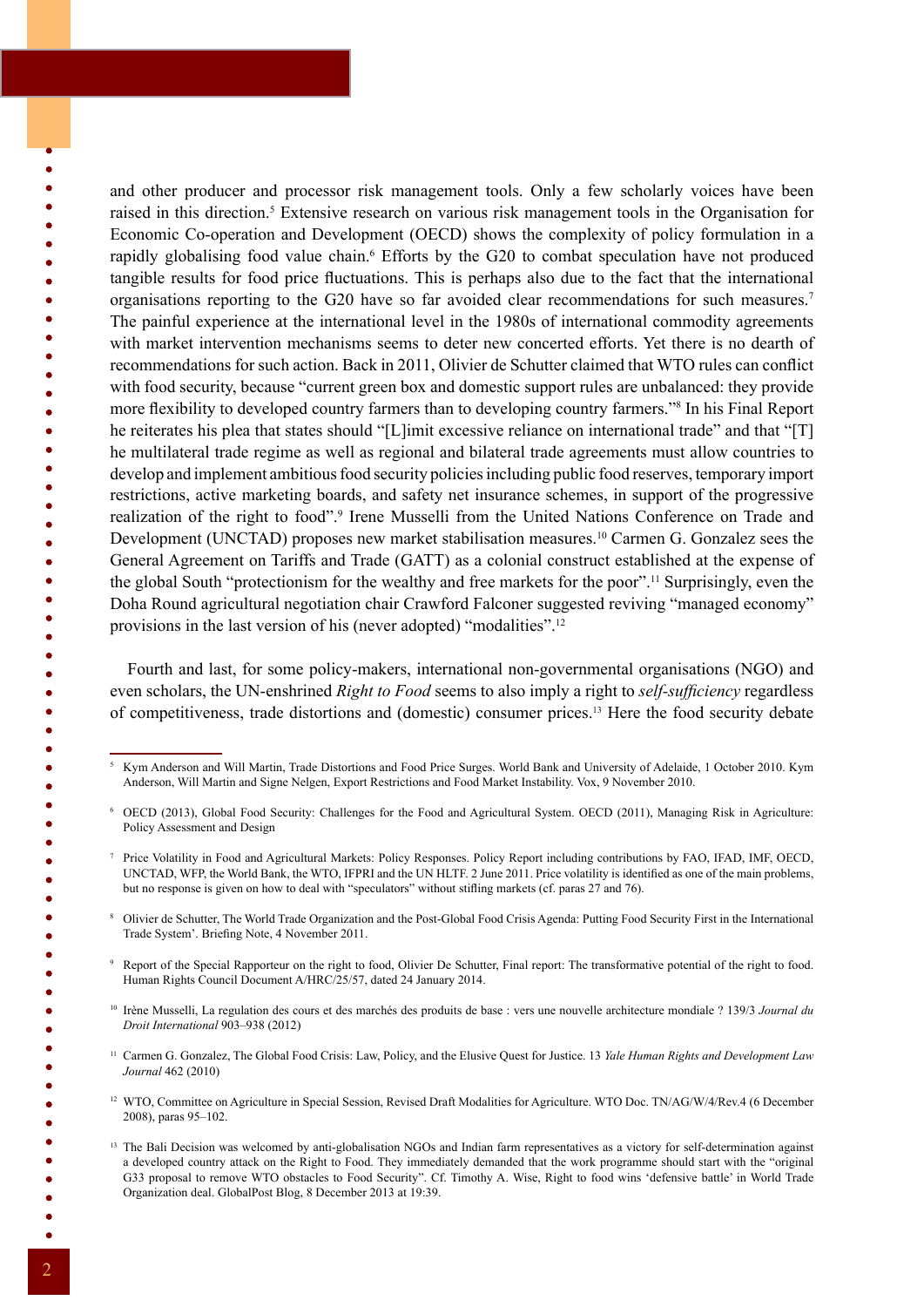goes beyond famine and poverty. In a number of countries the notion of *food sovereignty* has entered a general public discourse, and national legislation. It was coined in 1996 by *Via Campesina* in its fight against trade liberalisation and agro-industrialisation. The declared objectives were self-sufficiency, sustainable production at cost-covering prices for small farmers, protection against cheap imports and the abolition of all export subsidies.14 Admittedly, as long as border protection and domestic subsidies are constrained by WTO rules and disciplines, policy leeway for more "food sovereignty" (and for the promotion of domestic produce) remains limited.

The question now is whether the Bali decision has implicitly relaxed the multilateral rules in this respect by shielding stockpile management from legal challenges. Is the double spectre of legalised surplus dumping and of competition between finance ministers raising its ugly head again, this time from developing country stockpiles and in the name of poverty mitigation through *food sovereignty*? To me the multilateral trading system looks ill-prepared for the "game changer" announced by Indian Finance Minister Chidambaram when he presented the new Food Security Bill in February 2013.15 Regardless of Bali, the collapse of the Doha Round in 2008 means that the WTO glass remains half-empty.

- Scheduled maximum *import tariffs* penalising consumers remain high in most countries, even though the applied tariffs may be lower (*tariff overhang*).
- A variety of *subsidy programmes* with trade-distorting effects are still legal. Moreover, governments and, even more, legislators in many countries and in the European Union are again increasing farm protection and trade-distorting support, sometimes under the guise of food safety, food sovereignty, other societal values, or climate change mitigation. This can further weaken the resilience of small farmers in poor developing countries.
- *• Export subsidies* have been abolished or at least reduced, but they could be re-increased despite a Bali Ministerial Declaration pledging that "we shall exercise utmost restraint with regard to any recourse to all forms of export subsidies and all export measures with equivalent effect".16 Worse, from a global food security viewpoint, all other forms of *export competition* remain basically unrestricted: (i) *food aid* abuse is likely to become even easier after "Doha" because of the socalled "safe box" provision agreed at the WTO Ministerial in Hong Kong.17 The 2008 "Modalities" propose equally unsatisfactory improvements for the disciplines applying to the other two forms of export promotion, i.e. (ii) subsidised *export credits* and (iii) trade-distorting *export state trading*. Moreover, no new disciplines at all have been proposed for *export prohibitions and restrictions* where multilateral trade rules are virtually absent.<sup>18</sup>

The fact that surplus dumping and export restrictions (and for some countries massive price support and export subsidies) are still allowed inevitably shapes policy making and negotiations: food security by

 $\ddot{\bullet}$ 

 $\begin{array}{c} \bullet \\ \bullet \\ \bullet \\ \bullet \end{array}$ 

 $\bullet$ 

 $\begin{array}{c} \bullet \\ \bullet \\ \bullet \end{array}$ 

 $\bullet$  $\bullet$  $\bullet$  $\bullet$  $\bullet$  $\bullet$  $\bullet$  $\bullet$  $\bullet$  $\bullet$  $\bullet$  $\bullet$  $\bullet$ 

 $\begin{array}{cc} \bullet & \bullet \\ \bullet & \bullet \end{array}$ 

 $\bullet$  $\bullet$ 

 $\bullet$  $\bullet$ 

 $\bullet$  $\bullet$  $\bullet$  $\bullet$  $\bullet$  $\bullet$  $\bullet$  $\bullet$  $\bullet$  $\bullet$  $\bullet$  $\bullet$  $\bullet$ 

<sup>&</sup>lt;sup>14</sup> Annette Aurélie Desmarais, La Vía Campesina, Globalization and the Power of Peasants. Halifax, London and Ann Arbor, MI (2007) p.34s.

<sup>&</sup>lt;sup>15</sup> in Express News Service, Sonja-pushed food bill gets additional 10,000 crores. The New Indian Express, New Delhi, 1 March 2013.

<sup>&</sup>lt;sup>16</sup> Export Competition. Ministerial Decision dated 7 December 2013 - WT/MIN(13)/40 - WT/L/915. Document WT/MIN(13)/W/12.

<sup>17</sup> Simone Heri and Christian Häberli, Can the World Trade Organization Ensure that Food Aid is Genuine? 1(1) *Developing World Review on Trade and Competition* 1–70 (Gujarat National Law University, India, 2011)

<sup>&</sup>lt;sup>18</sup> Christian Häberli, Do WTO Rules Secure or Impair the Right to Food? *in* Melaku Desta and Joe McMahon (eds), Research Handbook on International Agricultural Trade (Edward Elgar, Cheltenham/UK and Northampton/US, 2012) pp.70–103, *and* What's wrong with WTO rules applying to food security? *in* Rosemary Rayfuse and Nicole Weisfelt (eds), The Challenge of Food Security. Edward Elgar (2012) pp.149–167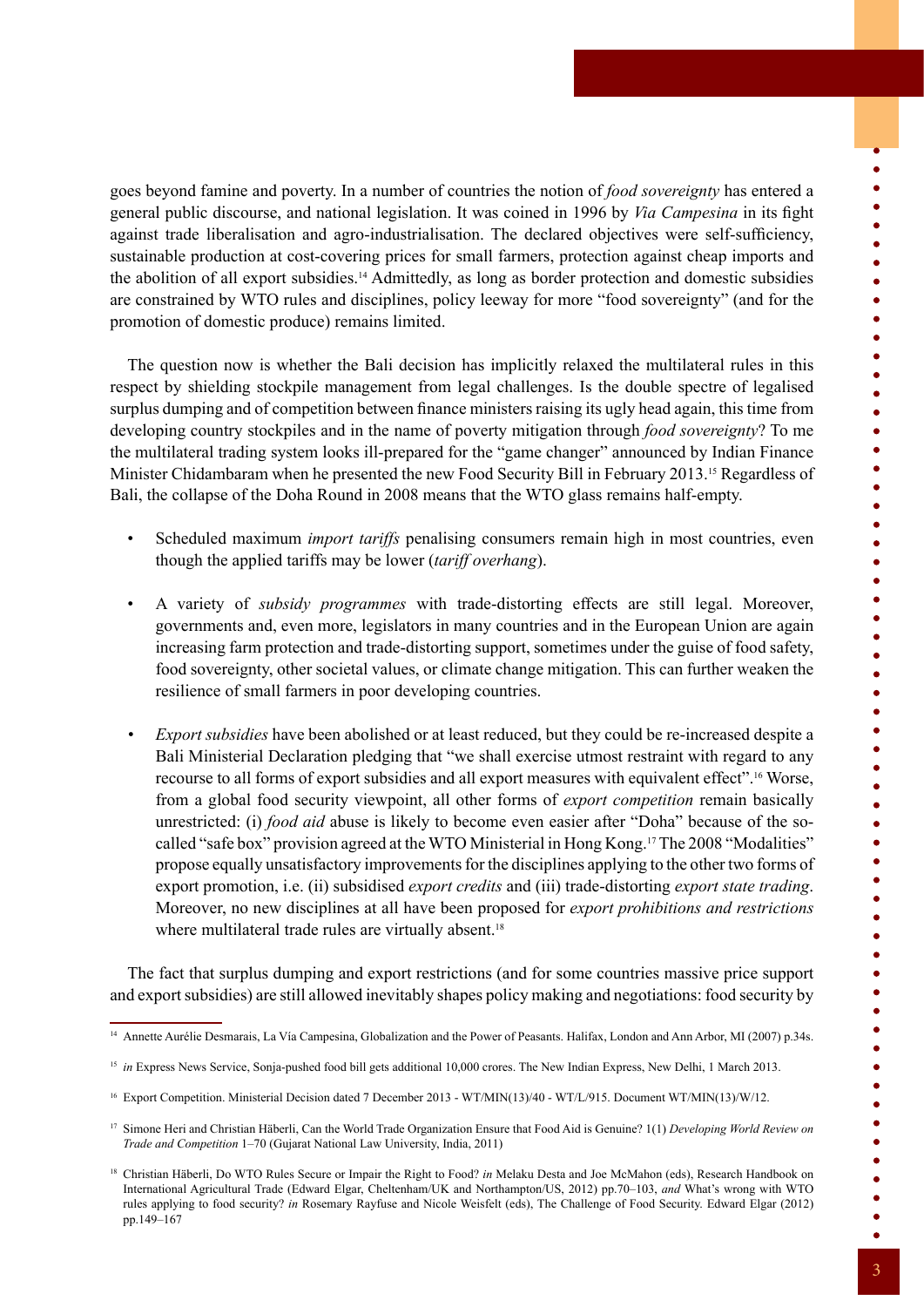way of international trade looks good in economic theory but remains a risky proposition for responsible governments, even in essentially open economies. Understandably, stockpiles remain attractive both as a risk management and a social policy tool. Especially when considering even costlier alternatives such as self-sufficiency, many governments allocate scarce resources to food reserves, despite their high cost and inefficiencies, but perhaps also precisely because of their import substitution potential.

## **2. Present WTO rules**

Public food reserves are costly, and these costs are hardly ever fully borne by consumers.<sup>19</sup> Financing may come in a variety of forms of government intervention such as taxes, border levies (for imported food), transfer pricing (through levies on other market segments), consumer taxes and foreign food aid. This has different implications for efficiency, impact, and local producer price support or depression. However, only those schemes with producer support and possible trade distortions (including by way of border measures) are considered relevant under a WTO perspective.

Before reviewing the applicable WTO rules it may be recalled here that the long-term objective of the AoA is "to establish a *fair and market-oriented* agricultural trading system […] through the negotiation of *commitments on support and protection*" and that "commitments […] should be made in an equitable way among all Members, having regard to non-trade concerns, including *food security* and the need to protect the environment." The preamble also mentions the "*particular needs and conditions of developing country Members*" – but only in the context of providing greater access to developed country Member markets.20 For the classification of domestic support measures in the so-called "amber", "green" and "blue" boxes, there is little difference between developing and developed country measures. Mainly the extent of the reduction commitments differs according to country categories.

AoA - Annex 2 (the *Green Box*, reproduced as Annex 1 to this paper) lists those domestic support measures which may be maintained or introduced by WTO Members without any limits or reduction commitments. In order to qualify for exemption from the reduction commitments, domestic support to food reserves must meet "the fundamental requirement that they have no, or at most minimal, tradedistorting effects or effects on production." This chapeau condition is an elegant diplomatic formula reflecting the idea that domestic support measures without trade impact are none of WTO's business. The wording has led many economists to wonder how big "minimal" distortions would have to be before such distortions shift a measure into the *Amber Box*. 21 Moreover, the term has seldom been defined and quantified in dispute resolution.<sup>22</sup> True, developing countries enjoy additional policy space

 $\bullet$ 

 $\bullet$  $\bullet$  $\bullet$  $\bullet$  $\bullet$ 

 $\bullet$  $\bullet$ 

 $\bullet$  $\bullet$  $\bullet$  $\bullet$  $\bullet$  $\bullet$  $\bullet$  $\bullet$  $\bullet$ 

 $\bullet$ 

 $\bullet$ 

 $\bullet$  $\bullet$  $\bullet$  $\bullet$  $\bullet$  $\bullet$  $\bullet$  $\bullet$  $\bullet$  $\bullet$  $\bullet$  $\bullet$ 

 $\bullet$  $\bullet$  $\bullet$  $\bullet$  $\bullet$ 

 $\bullet$  $\bullet$ 

 $\bullet$ 

<sup>19</sup> An interesting exception is Switzerland where importers of essential foodstuffs are mandated to maintain reserves at the government's disposal. For various reasons these food reserves are still very large. But operation and maintenance costs are relatively low. They are financed through border levies. This of course affords additional border protection for domestic produce. Yet the scheme is quite efficient, and it is financed not by taxpayers but (rightly so) by the consumers of these foodstuffs.

<sup>20</sup> AoA Preamble (emphasis added).

<sup>&</sup>lt;sup>21</sup> The *Amber Box* contains all forms of domestic support for agriculture considered to distort trade. It is calculated for each country as its Aggregate Measurement of Support (AMS) and contains both product specific and non-product specific forms of support (see Art.1, 6 and 7 of the AoA). A total of 30 WTO Members had larger subsidies than the *de minimis* levels at the beginning of the post-Uruguay Round reform period, including 17 developing countries which therefore have scheduled limits to their AMS.

<sup>&</sup>lt;sup>22</sup> Most notoriously in *US – Upland Cotton* (DS 267) where the Appellate Body concurred with the Panel and found that "However one reads the "fundamental requirement" in paragraph 1 of Annex 2, given the factual findings of the Panel, the facts of this case do not present a situation in which the planting flexibility limitations demonstrably have "no, or at most minimal," trade-distorting effects or effects on production." (Document WT/DS267/AB/R para 334).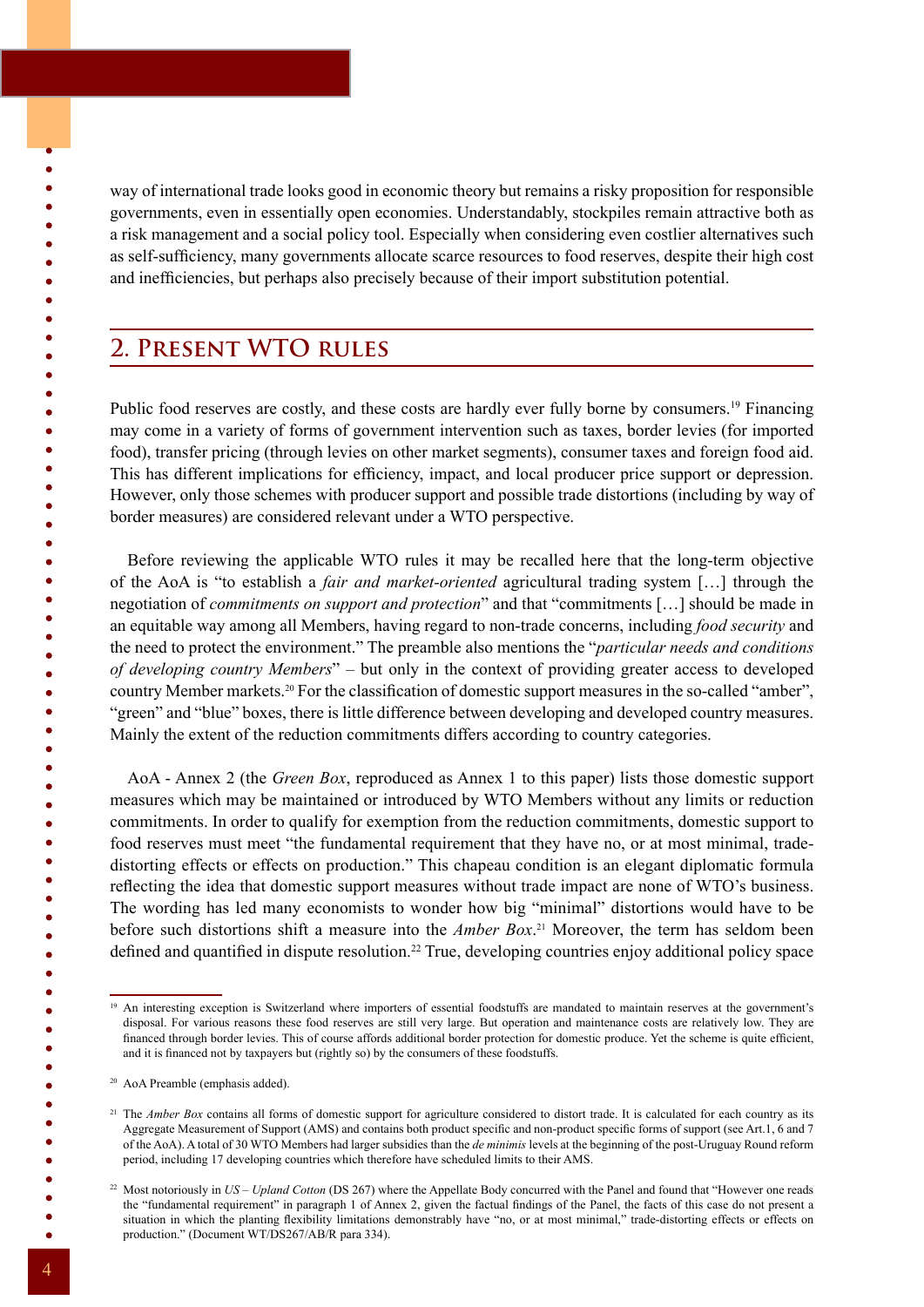with their *de minimis*-entitlements.<sup>23</sup> On the other hand, the flexibility under the so-called *Developing Country Green Box* in Article 6.2 is in reality so limited that most developing countries cannot make use of this window for "input subsidies generally available to low-income or resource-poor producers in developing country Members". Some have actually wrongly notified such measures under this provision.

Clearly, domestic subsidies provided by larger economies have a bigger world market price distortion potential than those taken by small ones. In addition to not being more than minimally trade restrictive, all measures qualifying under this chapeau must be "provided through a publicly-funded government programme (including government revenue foregone) not involving transfers from consumers", and "the support in question shall not have the effect of providing price support to producers." A number of policy-specific criteria and conditions apply to each such measure. Two are particularly relevant for food reserve financing:

- 1. Public stockholding for food security purposes (para 3). Such schemes must "form an integral part of a food security programme identified in national legislation", and be "made at current market prices". Moreover, "sales from food security stocks shall be made at no less than the current domestic market price for the product and quality in question". A footnote to this paragraph specifies that developing countries have the right to operate such schemes at *administered prices*, but only as long as "the difference between the acquisition price and the external reference price is accounted for in the AMS" (i.e. the *Amber Box*).
- 2. Domestic food aid (para 4). Sections of the population in need shall be eligible for food aid not subject to WTO limitations or reduction commitments, "either at market or at subsidized prices" but only under programmes establishing "clearly-defined criteria related to nutritional objectives". Another footnote specifies that "the provision of foodstuffs at subsidized prices with the objective of meeting food requirements of urban and rural poor in developing countries on a regular basis at reasonable prices shall be considered to be in conformity with the provisions of this paragraph."

All other forms of support to public food reserves (as well as purchases above and sales below market prices) have to be accounted for in the *Amber Box*. This means they are quantitatively limited but not prohibited. The wording in these paragraphs appears somewhat outdated, and the ceilings in some countries' AMS with high inflation rates are in reality lower today than at the end of the implementation period. This fact alone requires a solution under the Work Programme. However, it should not be forgotten that the purpose of multilateral domestic support disciplines is to prevent a *race to the bottom* which primarily comes at the expense of efficient producers, especially in poor developing countries.

 $\bullet$  $\bullet$ 

 $\begin{array}{c} \bullet \\ \bullet \\ \bullet \end{array}$ 

 $\bullet$  $\bullet$ 

 $\bullet$ 

 $\begin{array}{c} \bullet \\ \bullet \\ \bullet \end{array}$ 

 $\begin{array}{c} \bullet \\ \bullet \\ \bullet \end{array}$ 

 $\bullet$  $\bullet$ 

 $\bullet$   $\bullet$ 

 $\bullet$  $\bullet$  $\bullet$  $\bullet$  $\bullet$  $\bullet$  $\bullet$  $\bullet$  $\bullet$  $\bullet$  $\bullet$  $\bullet$  $\bullet$  $\bullet$  $\bullet$  $\bullet$ 

<sup>&</sup>lt;sup>23</sup> All countries are entitled to a so-called *de minimis*, product-specific spending threshold not subject to reduction. For developed countries the limit is 5% of agricultural production, while it is 10% for developing countries. As a matter of fact, this threshold grows with the value of production in these countries.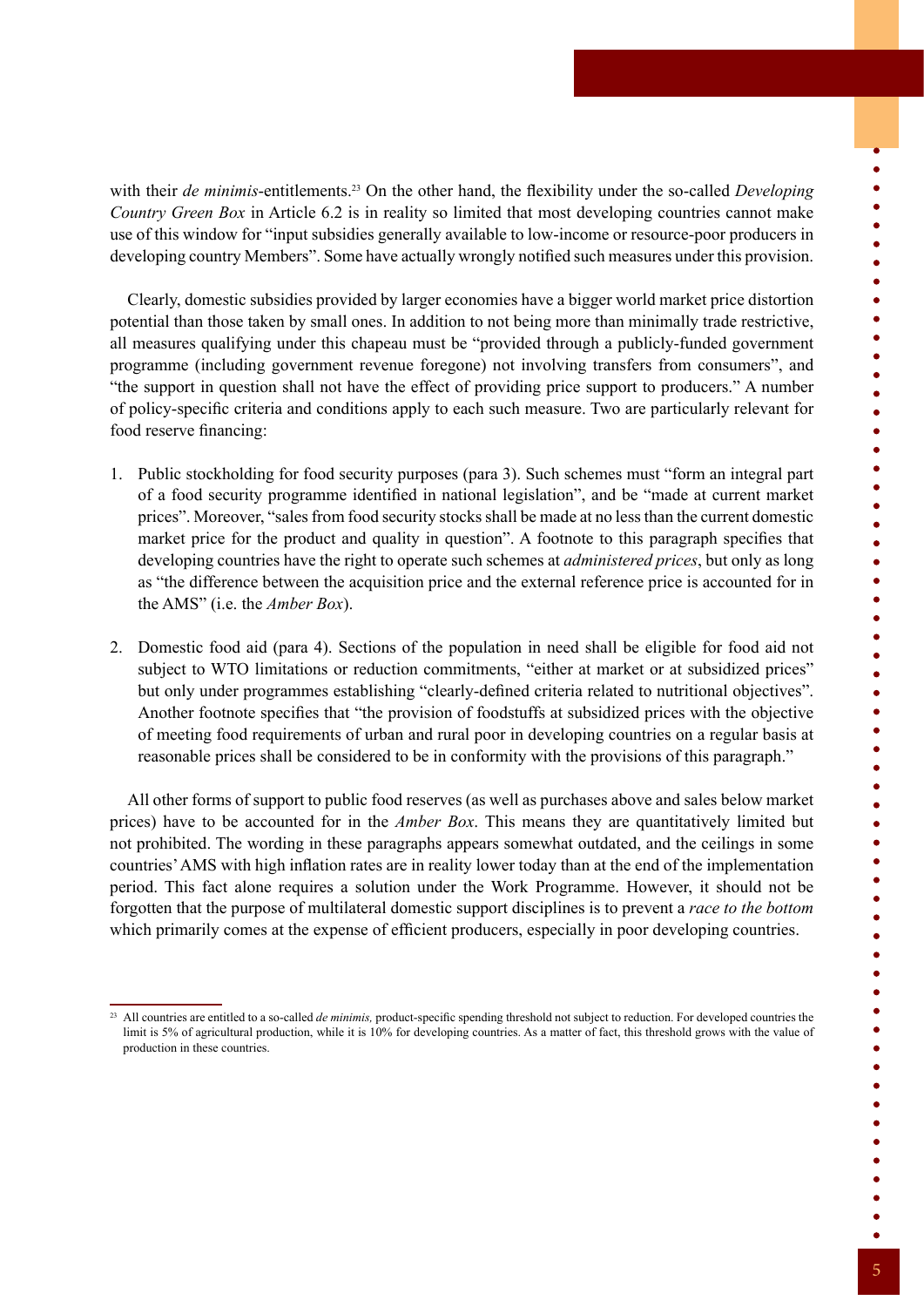# **3. Bali**

 $\bullet$  $\bullet$ 

 $\bullet$  $\bullet$  $\bullet$  $\bullet$  $\bullet$ 

 $\bullet$ 

 $\bullet$  $\bullet$  $\bullet$  $\bullet$  $\bullet$  $\bullet$  $\bullet$  $\bullet$  $\bullet$  $\bullet$  $\bullet$  $\bullet$  $\bullet$  $\bullet$  $\bullet$  $\bullet$  $\bullet$  $\bullet$  $\bullet$  $\bullet$  $\bullet$  $\bullet$  $\bullet$  $\bullet$  $\bullet$  $\bullet$  $\bullet$  In the run-up to the Bali Ministerial, a number of proposals to further the agricultural reform process (AoA-Art.20) were submitted by mostly developing country groups. They aimed at freezing and reducing export subsidies, streamlining tariff-rate quota allocation rules, and at finally delivering on the promise made at the Fifth Ministerial in Hong Kong (November 2005) in respect of cotton. In addition the duty-free quota-free market access for LDC (DFQF), also initiated in 2005, was to be completed, and several other demands were put forward by the poorest WTO Members.

## *The G33 Proposal*

The G33 proposal in respect of food security turned out to be the most politically controversial issue up to the very end of the Bali Conference. In a nutshell, the G33 had proposed to place in the Green Box the acquisition of foodstuffs for public stockpiles in developing country Members with the objective of supporting low-income or resource-poor producers, including at higher than local market prices.<sup>24</sup> In its submission the G33 basically reiterated its Doha Round negotiating proposal claiming that WTO rules allowed developed countries to continue price distortions with very few limits, while leaving developing countries with too little policy space.25 The main driver was India which had just raised the minimum producer price for rice and foresaw that this subsidy risked exceeding its Amber Box limit for 2013.26

The United States, initially supported by Thailand, took the view that any loosening of price and product support disciplines would run counter to the agricultural reform process initiated in the AoA and which was to be continued under the terms of Article 20 of that agreement and of the Doha Development Agenda. The US also argued that the present Green Box criteria for stockpiles and domestic food aid were sufficient to accommodate food security programmes without market distorting effects. Pakistan, partly supporting the G33 proposal and partly following the US position, maintained that the Indian programmes were in fact a measure belonging to the Amber Box, and that "market price support programs of one country could have a negative effect on the food security of other countries."27 More concretely, it took the view that Indian rice exports affected directly the competitive relationship with its own cash crop export, namely basmati rice.

The preparatory process in Geneva had failed to come up even with a "mini-package" for Bali. The risk of yet another WTO negotiation failure sent shock waves to trade ministers throughout the world. On their arrival in Bali, the G33 Ministers expressed "deep disappointment that in the Geneva process members failed to find convergence, despite all the efforts and flexibilities that has been shown by the G-33 and other members."28 The *Cairns Group* of agricultural exporters without subsidies showed very limited support to the proposal.29

 $\bullet$  $\bullet$  $\bullet$  $\bullet$  $\bullet$ 

 $\bullet$  $\bullet$ 

 $\bullet$  $\bullet$ 

<sup>24</sup> "G-33 Non Paper", WTO-Document JOB/AG/25, 3 October 2013, Geneva

<sup>&</sup>lt;sup>25</sup> For details see the FAO Trade Policy Brief No. 16, The Bali package – implications for trade and food security (February 2014).

<sup>&</sup>lt;sup>26</sup> Somewhat ironically, the massive devaluation of the Indian Rupee seems to have brought Indian farm support back below the AMS limit just at the time of the Bali Conference.

<sup>27</sup> Plenary Session. Statement by Aisha Moriani on behalf of H.E. Mr Khurram Dastgir KHAN, Minister of State for Commerce and Textile Industry

<sup>28</sup> G-33 Ministerial Communique. Bali, 2 December 2013

<sup>&</sup>lt;sup>29</sup> 38th Cairns Group Ministerial Meeting, Bali. Communiqué dated 2 December, 2013 ("we recognise policies which distort trade and production in agricultural products can impede long term food security"). The Cairns Group also had to accept that its demand for an abolition of export subsidies (applying to developed countries) was for "post Bali".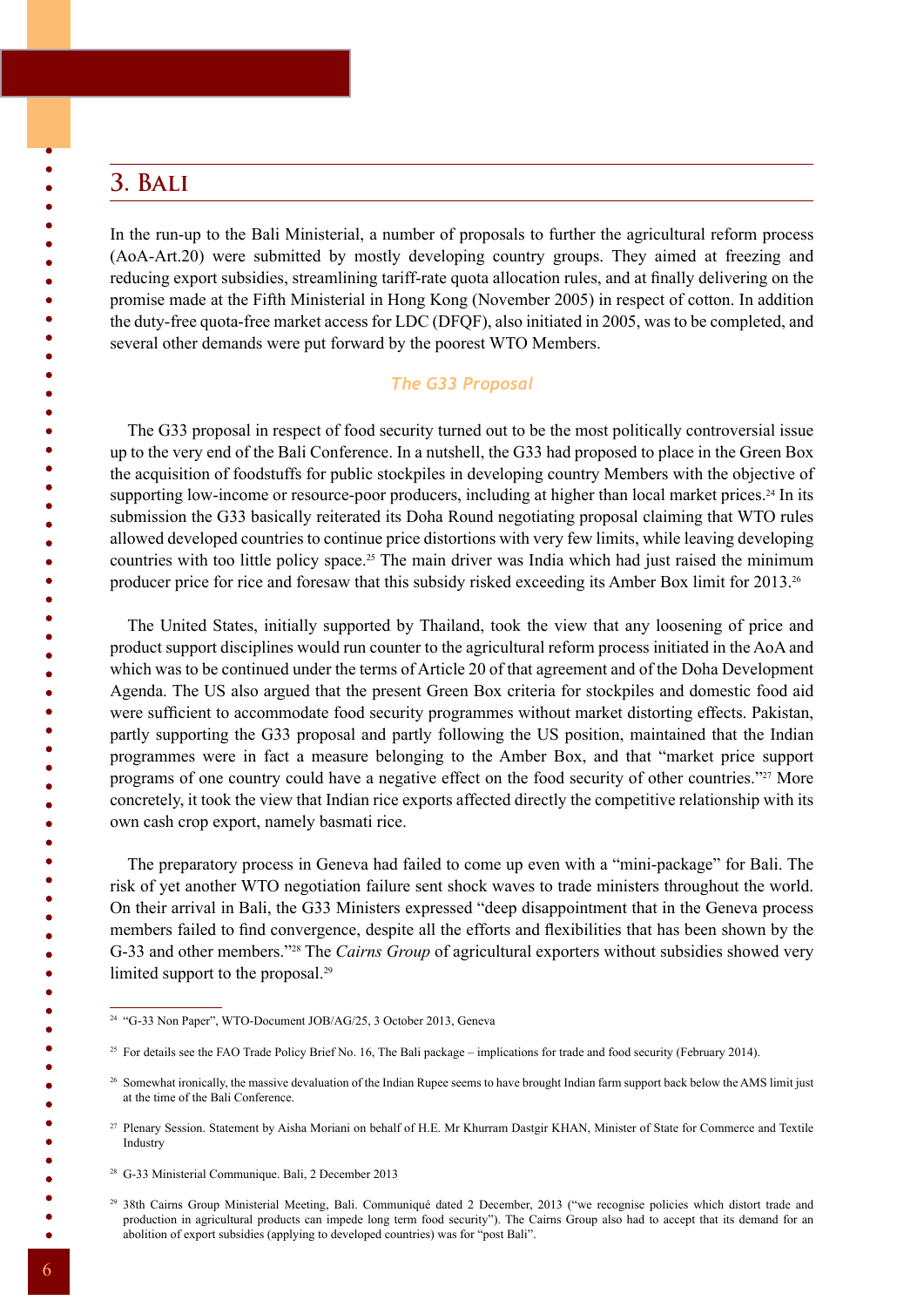After five intensive days in Bali, the ministers finally adopted the most substantive decision in the "Bali package", the *Agreement on Trade Facilitation*. 30 This success led the United States to lift its objections to the last version of the food security proposal negotiated in parallel ministerial sessions. It also accepted a "constructive ambiguity" regarding the duration of the peace clause.31 US Trade Representative Michael Froman then "urged Pakistan's trade minister […] to support the compromise on food security, emphasizing that it would allow WTO members to reach a deal here and contains sufficient safeguards to protect against trade-distortive impacts of such stockholding programs."32 While India had finally accepted this latest proposal, this left Pakistan alone with its concerns about a "rice war". It was only in the morning hours after the scheduled end of the Conference that a solution was finally found which everybody could live with.

## *The Decision*

The Ministerial Decision adopted on 7 December 2013, reproduced in Annex 2, exempts from dispute settlement challenges "support provided for traditional staple food crops in pursuance of public stockholding programmes for food security purposes existing as of the date of this Decision" (para. 2). Yet, beneficiaries of this "peace clause" finding themselves at risk of exceeding their Amber Box entitlements have to respect several conditions: besides detailed notification obligations, full reporting and monitoring by the Committee on Agriculture, and acceptance of consultations on request, their programmes must be "consistent with the criteria of paragraph 3, footnote 5, and footnote 5&6 of Annex 2 to the AoA". Most importantly, paragraph 4 specifies that the beneficiaries of the Decision "shall ensure that stocks procured under such programmes do not distort trade or adversely affect the food security of other Members".

The Decision calls this an "interim mechanism" and puts in place a Work Programme "to negotiate on an agreement for a permanent solution, for the issue of public stockholding for food security purposes for adoption by the 11th Ministerial Conference" (para 1).

Both India and Pakistan, along with the rest of the WTO Membership, accepted and even praised the Bali Decision on Food Security. Indian Commerce Minister Anand Sharma claimed that "India had achieved its goal of ensuring that its stockholding programs are shielded from challenge indefinitely until a permanent solution is reached to modify WTO rules in a way that reduces the chances India's programs would breach its limits on trade-distorting subsidies." Aisha Moriani, economic counselor in Pakistan's Geneva Mission, welcomed the safeguard provision stating that "[a]ny developing Member seeking coverage of programmes under [the peace clause] shall ensure that stocks procured under such programmes do not distort trade or adversely affect the food security of other Members" and that the work programme set up to find a permanent solution "shall take into account Members' existing and future submissions." She also pointed out that the Decision "does not exempt such programs from litigation under the Agreement on Subsidies and Countervailing Measures, under which WTO members have committed not to provide subsidies that cause adverse effects to other members."33

 $\ddot{\bullet}$ 

 $\begin{array}{c} \bullet \\ \bullet \\ \bullet \end{array}$ 

 $\bullet$   $\bullet$ 

 $\bullet$  $\bullet$  $\bullet$  $\bullet$  $\bullet$  $\bullet$  $\bullet$  $\bullet$  $\bullet$  $\bullet$  $\bullet$  $\bullet$  $\bullet$  $\bullet$  $\bullet$ 

 $\bullet$ 

 $\bullet$   $\bullet$ 

 $\bullet$  $\bullet$  $\bullet$  $\bullet$  $\bullet$  $\bullet$  $\bullet$  $\bullet$  $\bullet$  $\bullet$  $\bullet$  $\bullet$  $\bullet$  $\bullet$  $\bullet$  $\bullet$  $\bullet$  $\bullet$  $\bullet$  $\bullet$  $\bullet$  $\bullet$  $\bullet$  $\bullet$  $\bullet$  $\bullet$ 

<sup>30</sup> Document WT/MIN(13)/W/8 dated 6 December 2013

 $31$  "In the interim, until a permanent solution is found" (beginning of para 2)

<sup>32</sup> World Trade Online posted 6 December 2013

<sup>&</sup>lt;sup>33</sup> *Ibid*. Moriani also suggested that India now had four years to reform its current stockholding policy to pursue other approaches to food security: "[t]his means the work program will consider a wide variety of views. I do find here a space for other perspectives of food security because stockholding is not just the only way of taking care of that; market opening is also important, and many countries are providing cash transfer programs".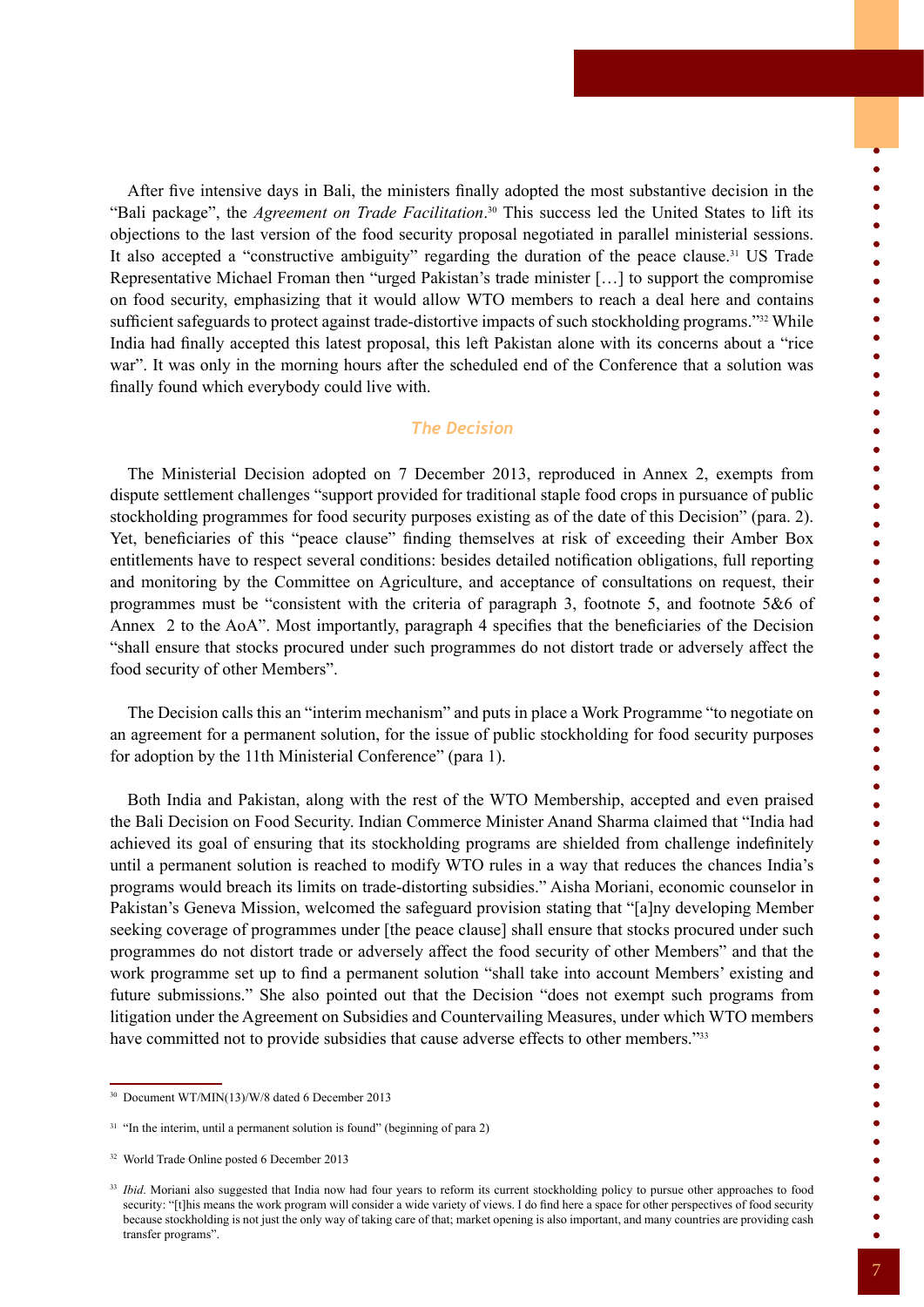## *Interpretation*

The Decision leaves unchanged the basic distinction between the Amber and Green Boxes. It reiterates in paragraph 5 that there shall be no increase in Amber Box entitlements for other support programmes.<sup>34</sup> In other words, it does not authorise breaches of the relevant substantive AoA disciplines. It merely provides that such breaches will remain unchallenged under the WTO dispute settlement system. Decision 38 thus appears as an "agreement to disagree" – for the time being.

Significantly, the Decision is silent on the possibility to challenge such programmes under the provisions of the Agreement on Subsidies and Countervailing Measures (SCM).35 It should be noted that AoA-Article 13 explicitly allows for a screening of agricultural (domestic and export) subsidies under SCM disciplines. The condition that "stocks procured under such programmes do not distort trade or adversely affect the food security of other Members" (para 2) appears to only reflect AoAlanguage. But more stringently, the SCM agreement prohibits subsidies with a causal injury effect on other countries, including on world market prices, and this might precisely be what Pakistan had in mind when it criticised the G33 proposal.<sup>36</sup>

In my view this decision does provide an excellent opportunity to address the issue of stockpiles as one risk management tool used to increase food security. As it stands, it nevertheless raises a number of important questions.

The first difficulty lies in the condition that food security programmes, in order to benefit from the "peace clause", must be and must remain consistent with the Green Box criteria. This is puzzling: while any measure by any WTO Member can at all times be challenged under the Dispute Settlement Understanding (DSU), a fully Green Box-consistent measure will not lead to a ruling against the Member pursuing such a food security programme. In itself, a legal challenge has no practical consequences for a country's WTO commitments. Why then the need for Decision 38?

Secondly, can this decision really prevent an existing food security programme from being challenged? This is definitely what the Ministerial Decision intends to achieve.<sup>37</sup> However, the inherent automaticity of the WTO litigation process implies that only a formal modification of the Dispute Settlement Understanding (DSU) can give legal meaning to this intent. Absent such a modification, the Dispute Settlement Body (DSB) will always establish a panel, upon request by a Member and after the relevant formal consultation and other requirements are met. The question then is whether that panel can and will reject the complainant's right to bring such a case, and decline to rule on the basis of the Bali Decision, despite its DSB mandate to find a "positive solution". Could it also do so when a complainant, based on paragraph 4 in the same decision, successfully discharges its burden of proof by invoking trade distortion or an impairment of its own (export-financed) food security? Why does the decision not explicitly allow

 $\bullet$  $\bullet$ 

 $\bullet$  $\bullet$ 

 $\bullet$  $\bullet$  $\bullet$  $\bullet$  $\bullet$  $\bullet$  $\bullet$  $\bullet$  $\bullet$  $\bullet$  $\bullet$  $\bullet$  $\bullet$  $\bullet$  $\bullet$  $\bullet$  $\bullet$  $\bullet$  $\bullet$  $\bullet$  $\bullet$  $\bullet$  $\bullet$  $\bullet$  $\bullet$  $\bullet$  $\bullet$  $\bullet$  $\bullet$  $\bullet$  $\bullet$  $\bullet$  $\bullet$  $\bullet$  $\bullet$  $\bullet$  $\bullet$  $\bullet$  $\bullet$  $\bullet$  $\bullet$  $\bullet$  $\bullet$  $\bullet$  $\bullet$ 

<sup>34</sup> "This Decision shall not be used in a manner that results in an increase of the support subject to the Member's Bound Total AMS or the *de minimis* limits provided under programmes other than those notified under paragraph 3.a."

<sup>&</sup>lt;sup>35</sup> The WTO Agreement on Subsidies and Countervailing Measures defines the forms of subsidies, and it disciplines their use as well as the measures countries can take to counter the adverse effects of certain subsidies. This includes the use of dispute settlement procedures. After a Member has determined an adverse effect of subsidised imports on its domestic producers it may apply a *countervailing duty*.

<sup>36</sup> See SCM-Art.1-2 for definitions and Art.5 for Adverse Effects.

<sup>&</sup>lt;sup>37</sup> "Members shall refrain from challenging through the WTO Dispute Settlement Mechanism, compliance of a developing Member with its obligations under Articles 6.3 and 7.2 (b) of the Agreement on Agriculture (AoA)." (para 2)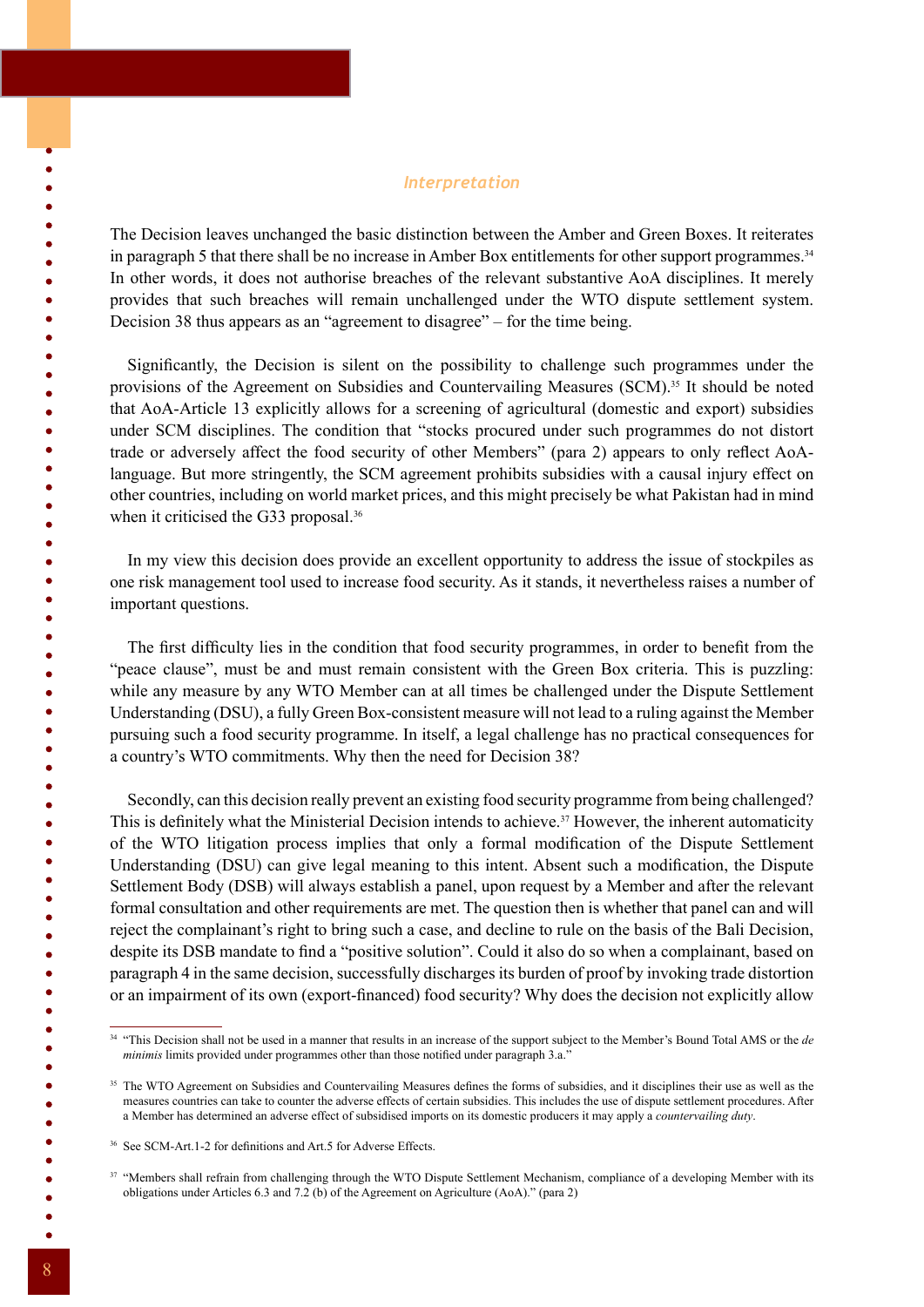certain specific food security programmes to exceed the limits of the Amber Box? Besides, claims based on the SCM provisions prohibiting subsidies with a causal injury effect on other countries will at any rate be heard by a trade remedies panel.

# **4. Discussion**

This is not a classic agricultural topic dividing the WTO membership along the lines of food exporting and importing countries. Perhaps for the first time in a WTO ministerial meeting, a rift between developing countries resulted from a claim for more policy space in the pursuance of a developmental objective. The objectives of increasing food security and of promoting national production and social policies in support of poor consumers are all legitimate. But the multilateral trading system looks at all trade-related policies only from the perspective of the distortions they may create, thereby impairing the benefits of rules and trade concessions negotiated between Members. Food aid and stockpile policies clearly have trade implications. The present rules were designed to minimise trade distortions. They were revisited unsuccessfully under the Doha Development Agenda. Today the basic question is still whether food policies can displace trade and thus fall under the provisions on export competition or trade-distorting subsidies. At first sight, paradoxically, it is precisely the social dimension of food purchases from poor farmers, and subsidised sales to poor consumers which are likely to place such programmes in the Amber Box. In practice, the situation is less clear. Economists may argue that subsistence farmers have no staple food to sell and that prices would be generally lower without import tariffs, or that cheaper food could be made available through food stamps for the poor. The question for public stockpiles is whether their costs should be accommodated in an enlarged Green Box, even when such purchases at the same time improve a country's competitive position (which under present rules causes them to fall under the domestic support disciplines and limits of the Amber Box). Unless and until the work programme finds a solution for this crucial issue, and only if such a solution becomes again challengeable under the DSU, legal uncertainty will prevail and negatively affect food security and trade. This also means that India and other countries will lack clear signals from the WTO on how to reformulate, should they want to do so, their stockpile policies and other measures taken to minimise price volatility.

In the meantime the Bali Decision remains what legal scholars call a *political commitment* rather than a legally binding exemption shielding certain stockpile programmes from legal challenges and rulings under the DSU. Indeed, there are only three ways to amend WTO rules:

- 1. an *authoritative interpretation* (WTO-Art. IX:2);
- 2. a *waiver* (WTO-Art. IX:3), or
- 3. an *amendment* (WTO-Art. X).38

Decision 38 starts with the Ministers "*having regard to* paragraph 1 of Article IX of the Marrakesh Agreement Establishing the World Trade Organization" – but that preamble provision merely lays down the procedures for proposing and adopting amendments. It is not clear to me that this *eo ipso* modifies any  $\bullet$ 

-<br>-<br>-<br>-

 $\bullet$  $\bullet$  $\bullet$ 

 $\bullet$ 

 $\bullet$ 

 $\begin{array}{c} \bullet \\ \bullet \\ \bullet \end{array}$ 

 $\bullet$  $\bullet$  $\bullet$  $\bullet$  $\bullet$  $\bullet$  $\bullet$  $\bullet$  $\bullet$  $\bullet$  $\bullet$  $\bullet$  $\bullet$  $\bullet$  $\bullet$  $\bullet$  $\bullet$  $\bullet$  $\bullet$  $\bullet$  $\bullet$  $\bullet$  $\bullet$  $\bullet$  $\bullet$  $\bullet$ 

<sup>38</sup> Peter Van den Bossche and Werner Zdouc, The Law and Policy of the World Trade Organization, Section 2.6. Cambridge University Press, Third Edition 2013.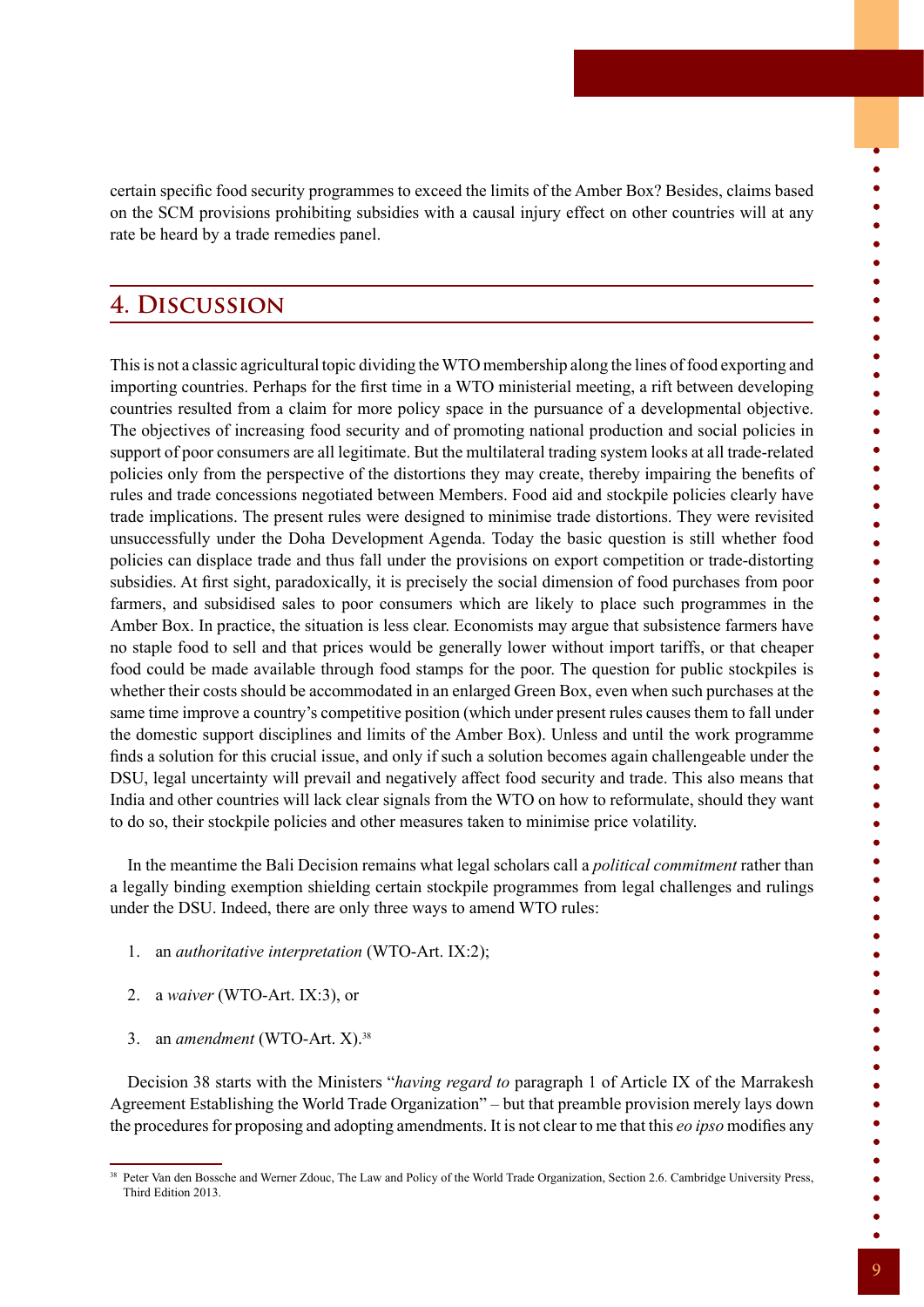WTO rules. Besides, as already pointed out, the ministers explicitly refrained from formally modifying any Amber or Green Box provisions.

My own reading of this decision is that this may very well be another version of "creative ambiguity". Discussions in the General Council and in the next two Ministerials are certain to be difficult. Probably not by coincidence, India was heavily criticised in the first meeting after Bali of the WTO Agriculture Committee (21 March 2014).

- The United States calculated that the cost of India's food subsidy bill was approximately double the amount it would cost to provide all below poverty households with enough cash to cross the poverty line.
- Pakistan asked numerous questions on India's expansive rice support programme which might lead to India breaching its AMS ceiling.
- Brazil, Colombia, Australia and the EU all claimed that India's sugar incentive programme was in fact a WTO-illegal export subsidy.
- Finally, Canada and the US queried India for its 2013 and 2014 wheat exports whereby 3m metric tons were exported well below acquisition costs from public food reserves of 28m metric tons purchased at administered prices.<sup>39</sup>

These queries and criticisms are not formal complaints but they could easily turn into as many litigation cases – yet not one of them would be exempted by the Bali peace clause. It should also be emphasised that in recent years India has turned into a major agricultural exporter, becoming the world's first exporter of rice and beef, and gaining major market shares in sugar and wheat exports. Under these circumstances Indian food security seems to acquire a different image, not least because it has also been pointed out that many farmers in South and East India have left the food production sector and become reliant on food hand-outs after finding farming no longer profitable.<sup>40</sup>

What is required in the Food Security Work Programme is "creative thinking" on how to make room in the Green Box for more farm support in pursuance of legitimate food security objectives. In particular, the work programme should clarify which types of stockpile schemes outside the present Green Box may be permanently pursued without any WTO limitations and subsidy disciplines. The challenge here will be to ensure that any social policy component by way of "administered prices" would have no or only minimal trade impacts, and not unduly shield domestic producers from more efficient and nonsubsidised competitors in other countries. As for that matter, the food aid negotiation in the Doha Round has failed to meet that challenge.<sup>41</sup>

Should this new attempt also fail, the only option would seem to be recourse to the Dispute Settlement Body by a complainant considering that its WTO-enshrined market access rights and/or its own food

 $\bullet$  $\bullet$  $\bullet$  $\bullet$  $\bullet$  $\bullet$  $\bullet$  $\bullet$  $\bullet$  $\bullet$  $\bullet$ 

 $\bullet$  $\bullet$  $\bullet$  $\bullet$  $\bullet$  $\bullet$  $\bullet$  $\bullet$  $\bullet$ 

 $\bullet$ 

 $\bullet$ 

 $\bullet$  $\bullet$  $\bullet$  $\bullet$  $\bullet$  $\bullet$  $\bullet$  $\bullet$  $\bullet$  $\bullet$  $\bullet$  $\bullet$  $\bullet$  $\bullet$  $\bullet$  $\bullet$  $\bullet$ 

<sup>&</sup>lt;sup>39</sup> WTO Committee on Agriculture. Points raised by Members under the Review Process. Compilation of Ouestions for the Meeting on 21 March 2014. WTO Secretariat Document G/AG/W/119 dated 11 March 2014

<sup>40</sup> Sally Trethewie, India's Food Security Bill: A waste or win for the hungry? RSIS Commentaries No. 012/2012. Singapore, 16 January 2012.

<sup>41</sup> For the food security problems of the envisaged "safety box" see Heri and Häberli *op.cit.* (2011)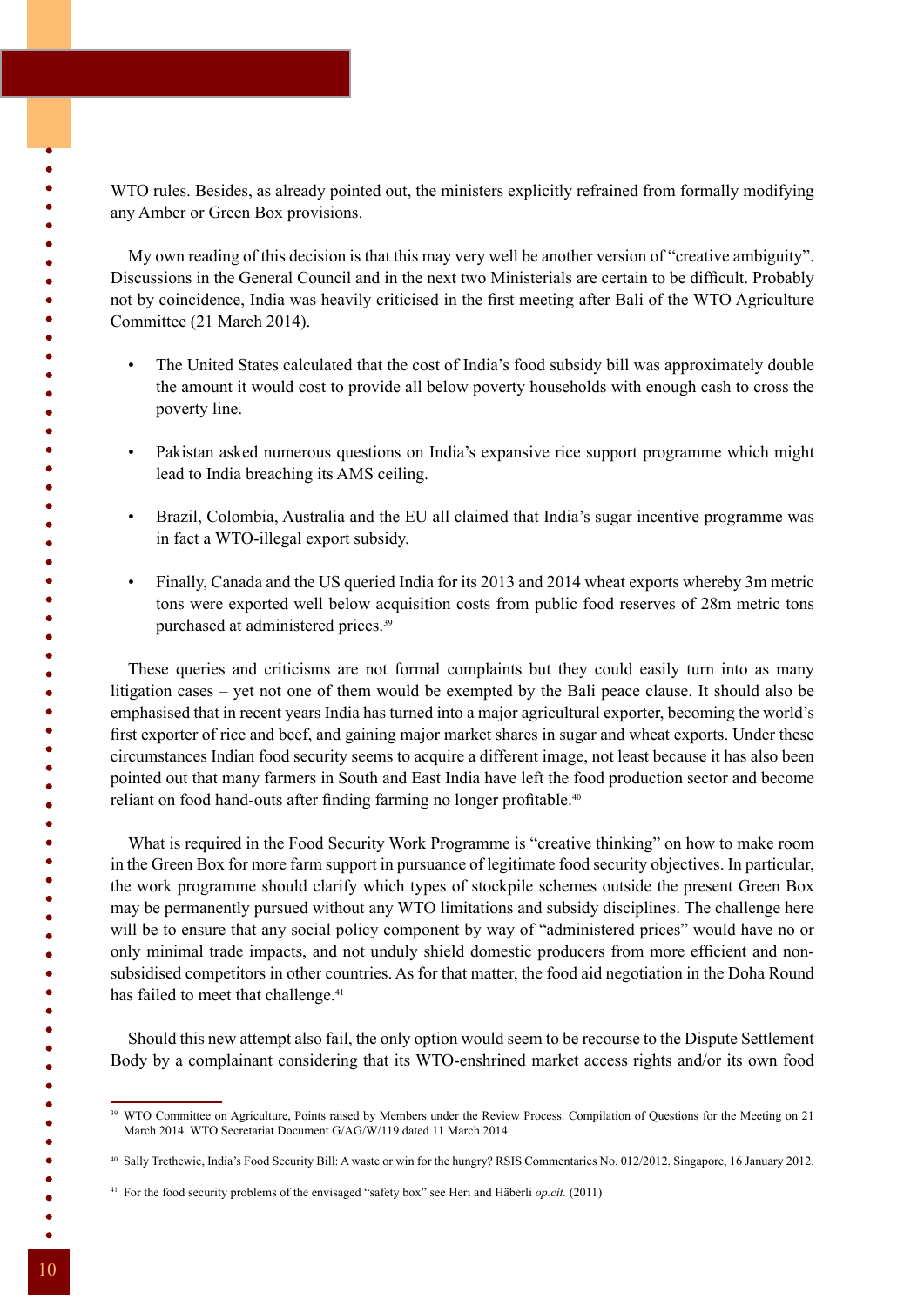A well-designed work programme could also lead into a wider discussion on the role of stockpiles in a (national) food security strategy. My starting point is that all stockpiles inevitably incur costs. According to the Food and Agriculture Organization of the United Nations (FAO), these costs are very high.<sup>42</sup> Foreign food aid in grant form, of course, only solves the financial side of the problem from the beneficiary country's perspective. In certain cases, for instance in Ethiopia, such schemes can even have a price depression effect for local farmers.43 It may be also noted here that the rising world market prices during recent years have unfortunately led to a dramatic decrease of international food aid. Nonetheless, the new Food Assistance Convention concluded on 25 April 2012 offers absolutely no guarantee of a secure provision of food aid.

This article cannot discuss the actual usefulness of stockpiles in stabilising prices. However, as was made clear in Bali, the challenge for the Work Programme will be to agree on a way to better allow stockpiles increasing food security at the national level and through producer support, yet without impairing global food security, competition by efficient farmers, and national food security in other countries. Economists also ask whether stockpiles really reduce the transmission of speculation effects from futures markets to spot markets.44

While these are mainly economic debates, three suggestions from a non-economist might nevertheless be in order. Provided the WTO rules are reviewed and, where necessary improved, stockpile schemes could be made cheaper and more efficient in two ways, and food aid supplies should be made more secure. It seems to me that all three measures proposed here would be achievable without adding to the possible negative spill-over effects on world market price stabilisation.

First, public ownership of stockpiles has so many drawbacks that it is surprising nobody seems to question this mode of operation. Alternatives like privately owned and organised reserves under a governmental food security mandate should hence be examined with a view to minimising maintenance costs, corruption, and negative spill-overs on other ways of reducing price volatility. Financing the public interest part under such schemes, however, might require a review of the present WTO rules (e.g. Art.II:1(b) GATT for border levies).

Second, food reserves could be organised more efficiently on a regional level. Poor harvests, local events and, more generally, all cyclical factors affecting food security are often limited to one country or a part of it. Regionally integrated national stockpiles can in such cases mitigate famines, as do the regional food reserves of the World Food Programme (WFP). Such a "virtual" joint operation of food reserves, through sales or loans, would probably reduce price volatility and speculative market behaviour. The biggest problem here, for obvious reasons, is in the conditions under which stock releases would be automatically triggered: a "regional right to food" in sufficient quantities is not available today. There is only one such scheme in operation, the *ASEAN Plus Three Emergency Rice Reserve Agreement*  $\begin{array}{c} \bullet \\ \bullet \\ \bullet \end{array}$ 

 $\bullet$  $\bullet$  $\bullet$  $\bullet$  $\bullet$  $\bullet$  $\bullet$  $\bullet$  $\bullet$  $\bullet$  $\bullet$  $\bullet$  $\bullet$  $\bullet$  $\bullet$  $\bullet$  $\bullet$  $\bullet$  $\bullet$  $\bullet$  $\bullet$  $\bullet$  $\bullet$  $\bullet$  $\bullet$  $\bullet$  $\bullet$  $\bullet$  $\bullet$  $\bullet$  $\bullet$  $\bullet$  $\bullet$  $\bullet$  $\bullet$  $\bullet$  $\bullet$  $\bullet$  $\bullet$  $\bullet$  $\bullet$  $\bullet$  $\bullet$  $\bullet$  $\bullet$  $\bullet$  $\bullet$  $\bullet$ 

<sup>42</sup> Cf. FAO, State of Food Insecurity (2013). George Rapsomanikis (FAO), in his presentation at the WTO Public Forum on 3 October 2013, said costs could be up to 15–20% p.a., adding that stockpiles could crowd out public goods.

<sup>43</sup> Christian Häberli, Ethiopia's Food Reserve Policies and Practice. NCCR Trade Regulation Working Paper 2013/2.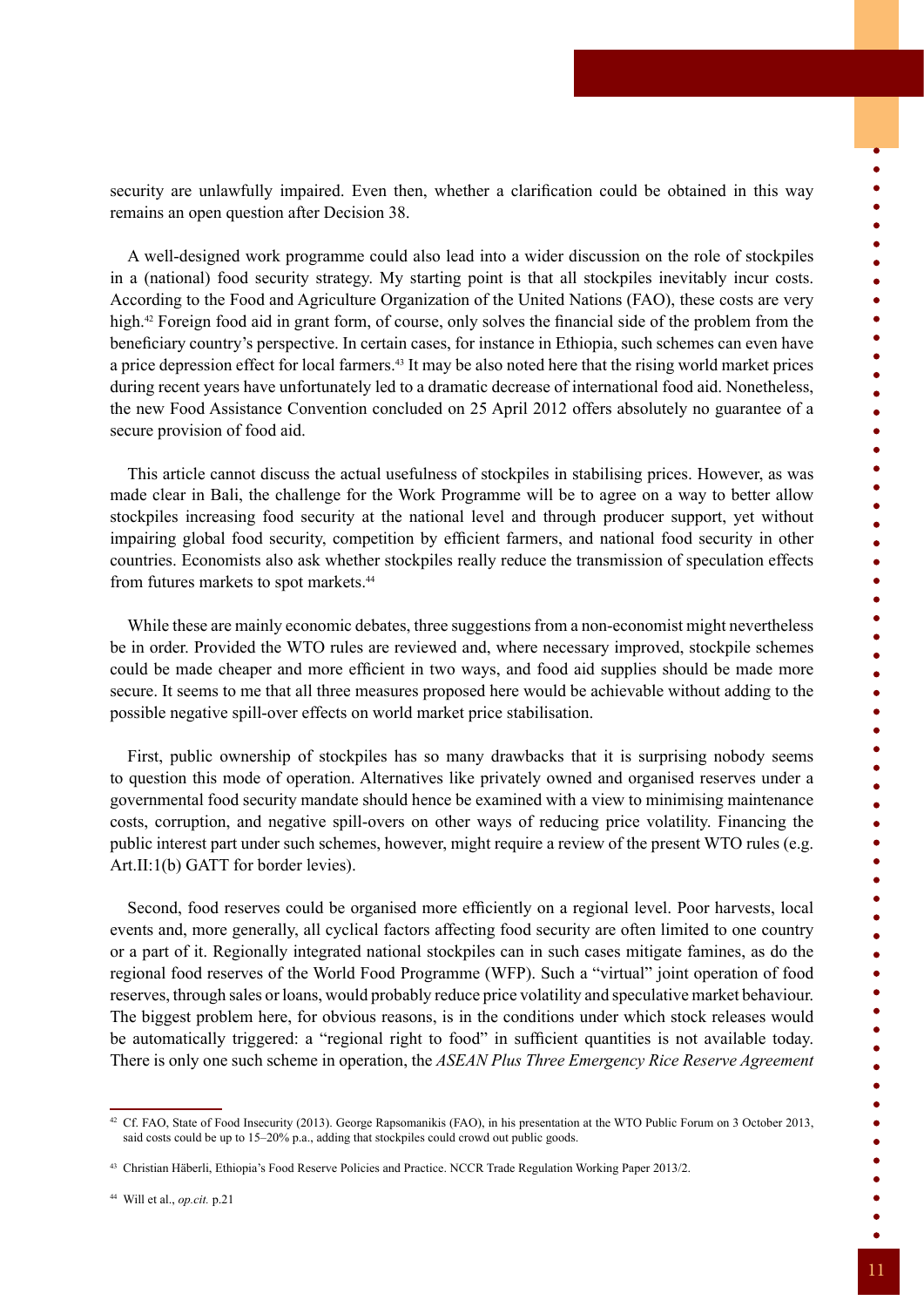(APTERR) signed on 7 October 2011. It is one of several policy instruments to manage food security risks within the context of effective regional cooperation.45 It provides for international food stock releases to respond to local emergencies. In practice, however, its functioning has been limited to its voluntary food aid window.46 Another scheme envisaged by the Economic Community of West African States (ECOWAS) has not yet seen the light of day.<sup>47</sup> There seems to be no reason why international price stabilisation efforts should not work for food when it exists for energy: under the Convention of 18 November 1974 establishing the International Energy Agency (IEA) member states are committed to jointly conducting data collection, and to a coordinated and at least partial release of reserves in emergency situations. Hence, a Bali follow-up work programme should also look into the WTO rules applying to such "virtual" schemes of regional solidarity, especially for transfers below market rates potentially qualifying as export subsidies.

Finally I see a need, and a limited opportunity, to review the WTO rules on *export restrictions*. It is a fact that most governments are simply not prepared today to accept enforceable disciplines beyond the present weak rules, in particular Art.XI:2 of the GATT. However, export prohibitions as well as export taxes and quotas were a major cause of the food crisis and of price volatility.48 The double victims in the net food-importing developing countries (NFIDC) were consumers hit by skyrocketing prices and small farmers lacking response capacity to increase food production. In my opinion, if the NFIDC get their act and courage together and unanimously call for remedial action in the WTO, developed and developing country exporters would have to address the issue and at least find ways to prevent starvation. As a minimum, food aid purchases by the WFP should be allowed without any export restrictions.49

## **5. Conclusions**

Trade-distorting domestic support under WTO rules is a case of an unfinished job, just like for market access (*tariff overhang*) and for export subsidies which are only available to some countries. The situation for domestic subsidies reflects a negotiated but unbalanced outcome of the Uruguay Round. The failure of the Doha Round to create a level-playing field for trade in agriculture exacerbates the "export bias" of WTO rules relevant for food security. Admittedly, *de minimis* subsidy limits are higher for developing countries (10% of agricultural production, and 5% for developed countries). But in addition to those limits, 30 Members with high historic support levels – record-keepers are all European countries – are still able to protect their own producers from competition, to distort world market prices and to depress farm revenues in food importing developing countries.

 $\bullet$ 

 $\bullet$  $\bullet$  $\bullet$  $\bullet$ 

 $\bullet$ 

 $\bullet$ 

 $\bullet$  $\bullet$  $\bullet$  $\bullet$  $\bullet$  $\bullet$  $\bullet$  $\bullet$ 

 $\bullet$  $\bullet$  $\bullet$  $\bullet$  $\bullet$ 

 $\bullet$  $\bullet$  $\bullet$  $\bullet$  $\bullet$ 

 $\bullet$  $\bullet$ 

 $\bullet$ 

 $\bullet$  $\bullet$  $\bullet$  $\bullet$ 

<sup>45</sup> Roehlano M. Briones, Regional Cooperation for Food Security: The Case of Emergency Rice Reserves in the ASEAN Plus Three. ADB Sustainable Development Working Paper Series No. 18 (November 2011)

<sup>46</sup> Sally Trethewie, The ASEAN Plus Three Emergency Rice Reserve (APTERR): Cooperation, commitment and contradictions (NTS Working Paper no. 8, Singapore: RSIS Centre for Non-Traditional Security (NTS) Studies (2013)

<sup>47</sup> UNCTAD, The Potential Establishment of Emergency Food Reserve Funds (Discussion paper 3 written by Thomas Lines, November 2011)

<sup>48</sup> Martin and Anderson *op.cit.* (2011)

<sup>49</sup> In the Doha Round, in dispute settlement and on other occasions it became apparent that this issue cannot be solved in isolation. The decisions made on food export restrictions by the G20 Summits in Cannes (2011) and in Los Cabos (2012) to at least exempt WFP and other non-commercial food purchases from export restrictions and prohibitions have never made it to a WTO Ministerial agenda. The last G20 Summit in St. Petersburg (5–6 September 2013) conveniently forgot to even refer to this matter.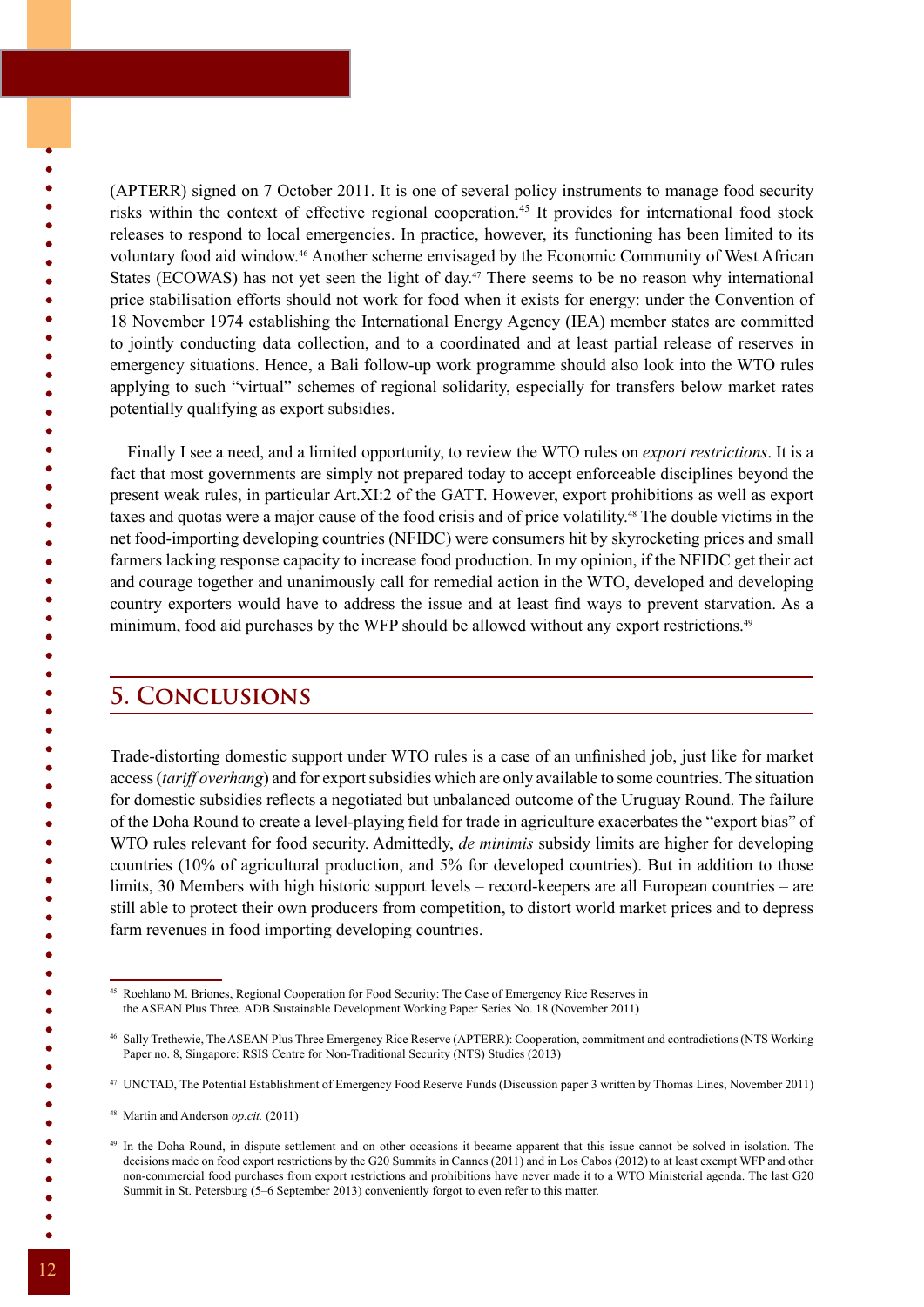This being, after the Bali Conference the UN-enshrined Right to Food and the WTO concept of food security are at an even higher risk of being definitely understood as farmers' security. The consequences of such a fatal equation would not be less price volatility and more secure food. On the contrary, more policy space for farm support may well result in efficiency losses coming at the expense of poor consumers, and of efficient farmers in other developing countries, without the benefit of guaranteed prices. Only apparently better would be a notion of *small farm security*. Indeed, many small farmers are simply less productive than big ones. Unless the numerous anti-small farm policy biases are removed, subsistence farmers and nomads will not feed themselves, let alone the world. Besides, they are not obviously more climate change-resilient than big farms. For the sake of global food security, WTO must therefore continue to act as a bulwark against agricultural policies affording protection at the expense of other farmers.

Food security does not represent an unqualified case for the abolition of border protection and of all forms of non-Green Box support. The present lack of trust in the multilateral trading system prevents a resolute march towards free trade. Food insecurity leads some governments to increase inefficient food production. In addition, regional trade and investment agreements will not solve the complex issues of domestic support and export restrictions.

The WTO rules framework – rightly or wrongly – is not about objectives, only about tools. It is not about good policies, only about distinguishing between protection and protectionism. This distinction will only be tested when a Member brings a case. For food security and without a successful outcome of the Work Programme the spill-over effects of domestic support on (poor) farmers in other countries are likely to grow. The Bali Decision compounds this danger by allowing developing country stockpiles to operate without the possibility of a legal challenge. The good news is that "Bali" also showed, perhaps for the first time, that for South–South issues such as food reserve management, developing country negotiating groups no longer act in a kind of automatic solidarity mode. The solution for food security and stockpiles might now be found for countries without the size and the means to distort world trade. The (negotiated and subject to review) list of NFIDC could provide a starting point here, provided other developing countries show sufficient political will to offer their most vulnerable brethren some more policy space.

The proof of the pudding lies in the eating. The Work Programme established by the WTO Ministers will have to cut the Gordian knot between "true" food security reserves and the "no or at most minimal" trade distortions allowed by the Green Box. Whether and what rules might need to be changed remains to be seen. In addition, three avenues for food reserve policies are suggested here where minor rules changes are required and where progress seems possible even in the absence of a larger negotiating package: market access rules allowing for alternative stockpile financing, AoA-compatible regional and virtual food reserves, and a small window allowing food aid purchases in case of export restrictions. The goal remains the same, with or without a change of the rules, namely to allow competitive farmers to feed the world.

 $\bullet$ 

 $\bullet$   $\bullet$ 

 $\bullet$  $\bullet$  $\bullet$  $\bullet$  $\bullet$  $\bullet$  $\bullet$  $\bullet$  $\bullet$  $\bullet$  $\bullet$  $\bullet$  $\bullet$  $\bullet$  $\bullet$  $\bullet$  $\bullet$  $\bullet$  $\bullet$  $\bullet$  $\bullet$  $\bullet$  $\bullet$  $\bullet$  $\bullet$  $\bullet$  $\bullet$  $\bullet$  $\bullet$  $\bullet$  $\bullet$  $\bullet$  $\bullet$  $\bullet$  $\bullet$  $\bullet$  $\bullet$  $\bullet$  $\bullet$  $\bullet$  $\bullet$  $\bullet$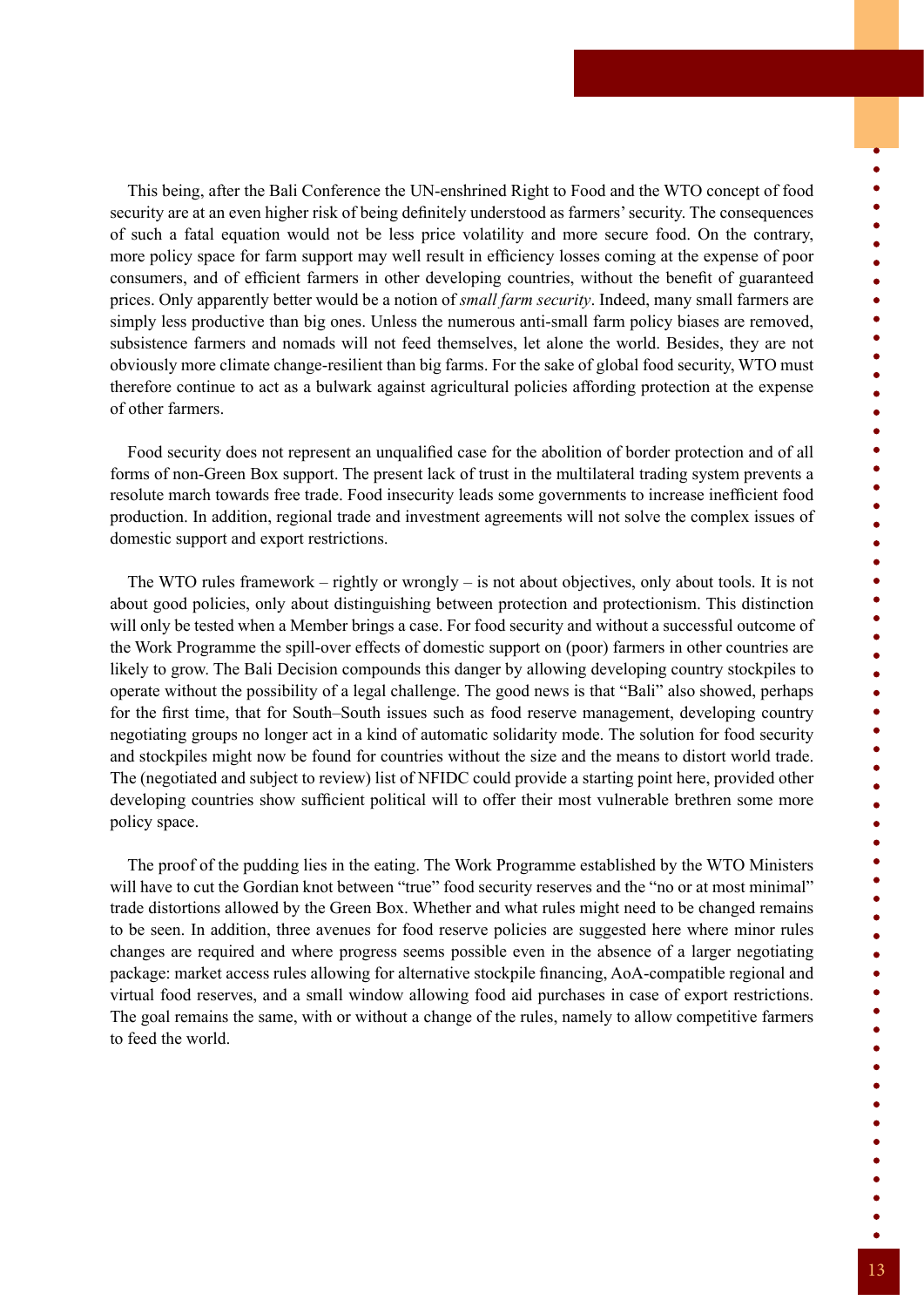Annex 1

 $\bullet$ 

 $\bullet$ 

 $\bullet$  $\bullet$ 

 $\bullet$  $\bullet$  $\bullet$  $\bullet$ 

 $\bullet$  $\bullet$  $\bullet$  $\bullet$  $\bullet$  $\bullet$  $\bullet$  $\bullet$  $\bullet$  $\bullet$  $\bullet$  $\bullet$  $\bullet$  $\bullet$ 

 $\bullet$  $\bullet$  $\bullet$  $\bullet$  $\bullet$  $\bullet$  $\bullet$  $\bullet$  $\bullet$  $\bullet$  $\bullet$  $\bullet$  $\bullet$  $\bullet$  $\bullet$  $\bullet$ 

# Agreement on Agriculture

## Annex 2

## DOMESTIC SUPPORT: THE BASIS FOR EXEMPTION FROM THE REDUCTION COMMITMENTS

1. Domestic support measures for which exemption from the reduction commitments is claimed shall meet the fundamental requirement that they have no, or at most minimal, trade-distorting effects or effects on production. Accordingly, all measures for which exemption is claimed shall conform to the following basic criteria:

- (a) the support in question shall be provided through a publicly-funded government programme (including government revenue foregone) not involving transfers from consumers; and,
- (b) the support in question shall not have the effect of providing price support to producers;

plus policy-specific criteria and conditions as set out below.

*[…]*

3. Public stockholding for food security purposes<sup>1</sup> Expenditures (or revenue foregone) in relation to the accumulation and holding of stocks of products which form an integral part of a food security programme identified in national legislation. This may include government aid to private storage of products as part of such a programme.

The volume and accumulation of such stocks shall correspond to predetermined targets related solely to food security. The process of stock accumulation and disposal shall be financially transparent. Food purchases by the government shall be made at current market prices and sales from food security stocks shall be made at no less than the current domestic market price for the product and quality in question.

4. Domestic food aid2

Expenditures (or revenue foregone) in relation to the provision of domestic food aid to sections of the population in need.

Eligibility to receive the food aid shall be subject to clearly-defined criteria related to nutritional objectives. Such aid shall be in the form of direct provision of food to those concerned or the provision of means to allow eligible recipients to buy food either at market or at subsidized prices. Food purchases by the government shall be made at current market prices and the financing and administration of the aid shall be transparent.

<sup>1</sup> For the purposes of paragraph 3 of this Annex, governmental stockholding programmes for food security purposes in developing countries whose operation is transparent and conducted in accordance with officially published objective criteria or guidelines shall be considered to be in conformity with the provisions of this paragraph, including programmes under which stocks of foodstuffs for food security purposes are acquired and released at administered prices, provided that the difference between the acquisition price and the external reference price is accounted for in the AMS.

<sup>&</sup>lt;sup>2</sup> For the purposes of paragraphs 3 and 4 of this Annex, the provision of foodstuffs at subsidized prices with the objective of meeting food requirements of urban and rural poor in developing countries on a regular basis at reasonable prices shall be considered to be in conformity with the provisions of this paragraph.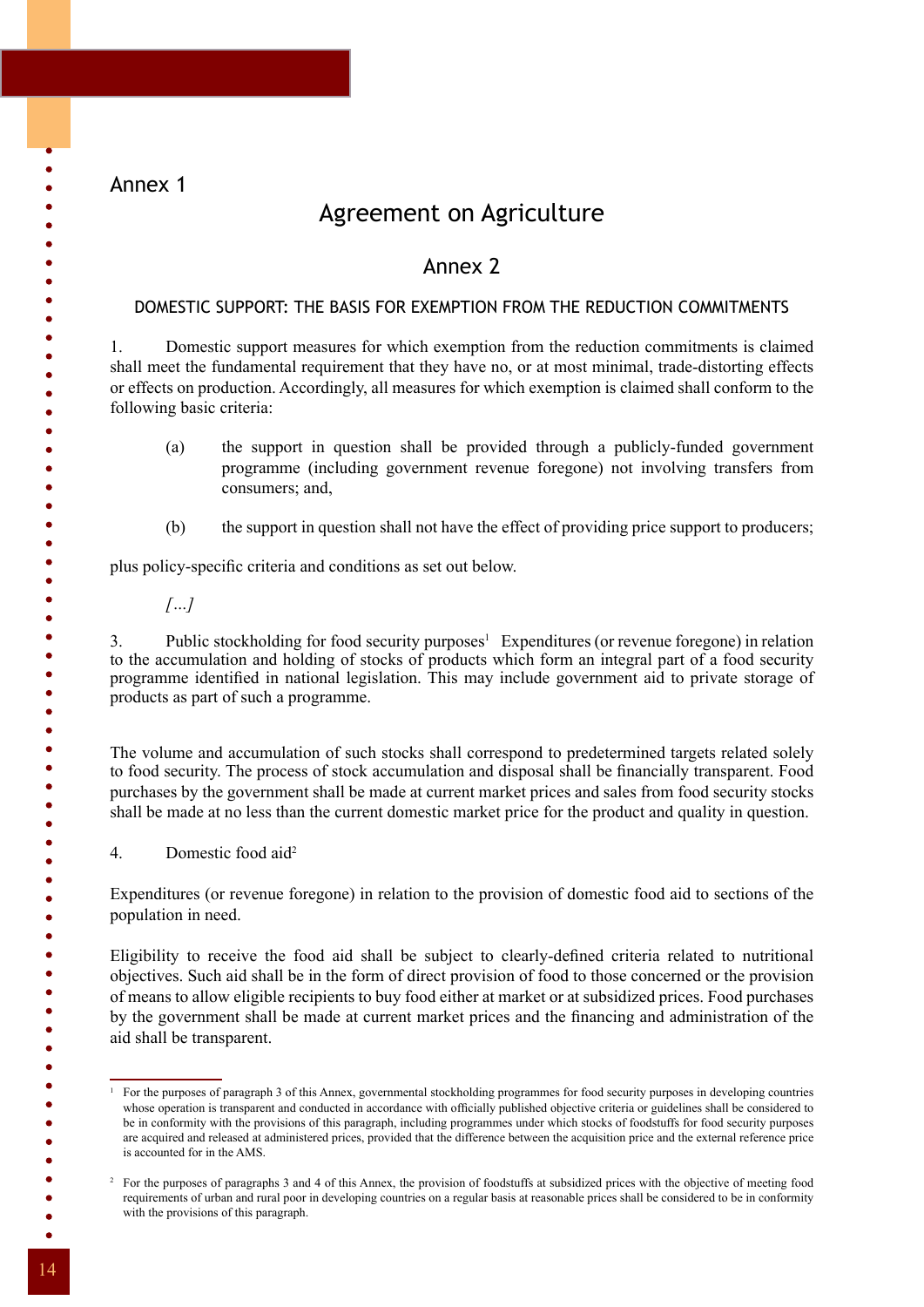

**WT/MIN(13)/38 WT/L/913**

> $\bullet$  $\bullet$  $\bullet$

 $\bullet$  $\bullet$ 

 $\bullet$  $\bullet$ 

 $\bullet$  $\bullet$ 

 $\bullet$  $\bullet$ 

 $\bullet$  $\bullet$ 

 $\bullet$  $\bullet$  $\bullet$  $\bullet$  $\bullet$ 

> $\bullet$  $\bullet$

 $\bullet$  $\bullet$  $\bullet$  $\bullet$  $\bullet$ 

 $\bullet$  $\bullet$  $\bullet$  $\bullet$  $\bullet$ 

11 December 2013

**Ministerial Conference Ninth Session Bali, 3-6 December 2013**

## **PUBLIC STOCKHOLDING FOR FOOD SECURITY PURPOSES**

MINISTERIAL DECISION OF 7 DECEMBER 2013

The Ministerial Conference,

*Having regard* to paragraph 1 of Article IX of the Marrakesh Agreement Establishing the World Trade Organization;

*Decides* as follows:

1. Members agree to put in place an interim mechanism as set out below, and to negotiate on an agreement for a permanent solution<sub>1</sub>, for the issue of public stockholding for food security purposes for adoption by the<br>11<sup>th</sup> Ministerial Conference.

2. In the interim, until a permanent solution is found, and provided that the conditions set out below are met, Members shall refrain from challenging through the WTO Dispute Settlement Mechanism, compliance of a developing Member with its obligations under Articles 6.3 and 7.2 (b) of the Agreement on Agriculture (AoA) in relation to support provided for traditional staple food crops<sup>2</sup> in pursuance of public stockholding programmes for food security purposes existing as of the date of this Decision, that are consistent with the criteria of paragraph 3, footnote 5, and footnote 5&6 of Annex 2 to the AoA when the developing Member complies with the terms of this Decision.3

### NOTIFICATION AND TRANSPARENCY

- 1. A developing Member benefiting from this Decision must:
	- a. have notified the Committee on Agriculture that it is exceeding or is at risk of exceeding either or both of its Aggregate Measurement of Support (AMS) limits (the Member's Bound Total AMS or the *de minimis* level) as result of its programmes mentioned above;
	- b. have fulfilled and continue to fulfil its domestic support notification requirements under the AoA in accordance with document G/AG/2 of 30 June 1995, as specified in the Annex;
	- c. have provided, and continue to provide on an annual basis, additional information by completing the template contained in the Annex, for each public stockholding programme that it maintains for food security purposes; and
	- d. provide any additional relevant statistical information described in the Statistical Appendix to the Annex as soon as possible after it becomes available, as well as any information updating or correcting any information earlier submitted.

<sup>1</sup> The permanent solution will be applicable to all developing Members. <sup>2</sup>

This term refers to primary agricultural products that are predominant staples in the traditional diet of  $_3$  a developing Member.

This Decision does not preclude developing Members from introducing programmes of public stockholding for food security purposes in accordance with the relevant provisions of the Agreement on Agriculture.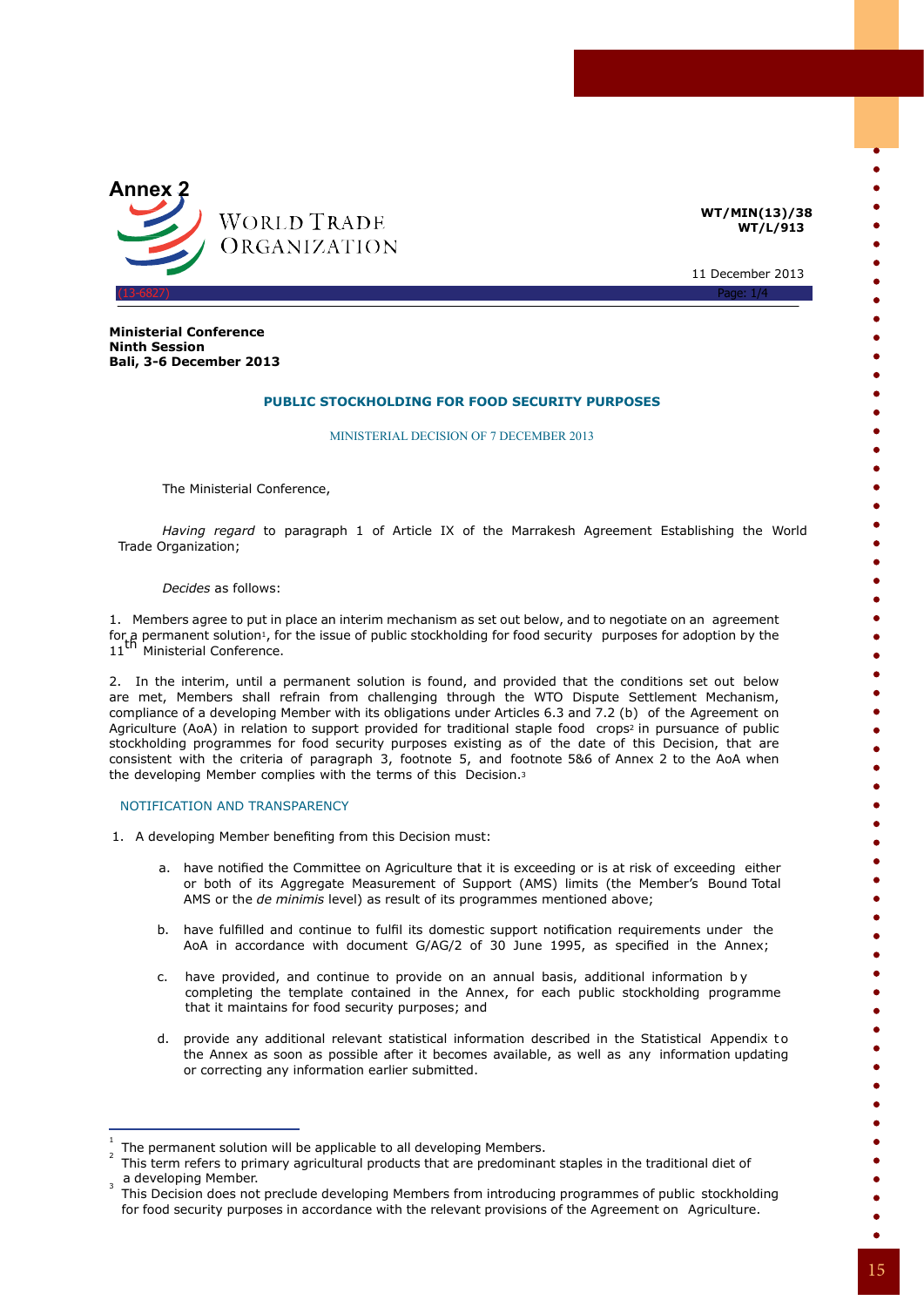### WT/MIN(13)/38

#### - 2 -

## **ANTI-CIRCUMVENTION/SAFEGUARDS**

4. Any developing Member seeking coverage of programmes under paragraph 2 shall ensure that stocks procured under such programmes do not distort trade or adversely affect the food security of other Members.

5. This Decision shall not be used in a manner that results in an increase of the support subject to the Member's Bound Total AMS or the de minimis limits provided under programmes other than those notified under paragraph 3.a.

## **CONSULTATIONS**

6. A developing Member benefiting from this Decision shall upon request hold consultations with other Members on the operation of its public stockholding programmes notified under paragraph 3.a.

## **MONITORING**

ó

 $\bullet$ 

 $\bullet$ 

 $\bullet$ 

ă

 $\bullet$ 

7. The Committee on Agriculture shall monitor the information submitted under this Decision.

## **WORK PROGRAMME**

8. Members agree to establish a work programme to be undertaken in the Committee on Agriculture to pursue this issue with the aim of making recommendations for a permanent solution. This work programme shall take into account Members' existing and future submissions.

9. In the context of the broader post-Bali agenda, Members commit to the work programme mentioned in the previous paragraph with the aim of concluding it no later than the 11th Ministerial Conference.

10. The General Council shall report to the 10th Ministerial Conference for an evaluation of the operation of this Decision, particularly on the progress made on the work programme.

- 
- 
- 
- 
-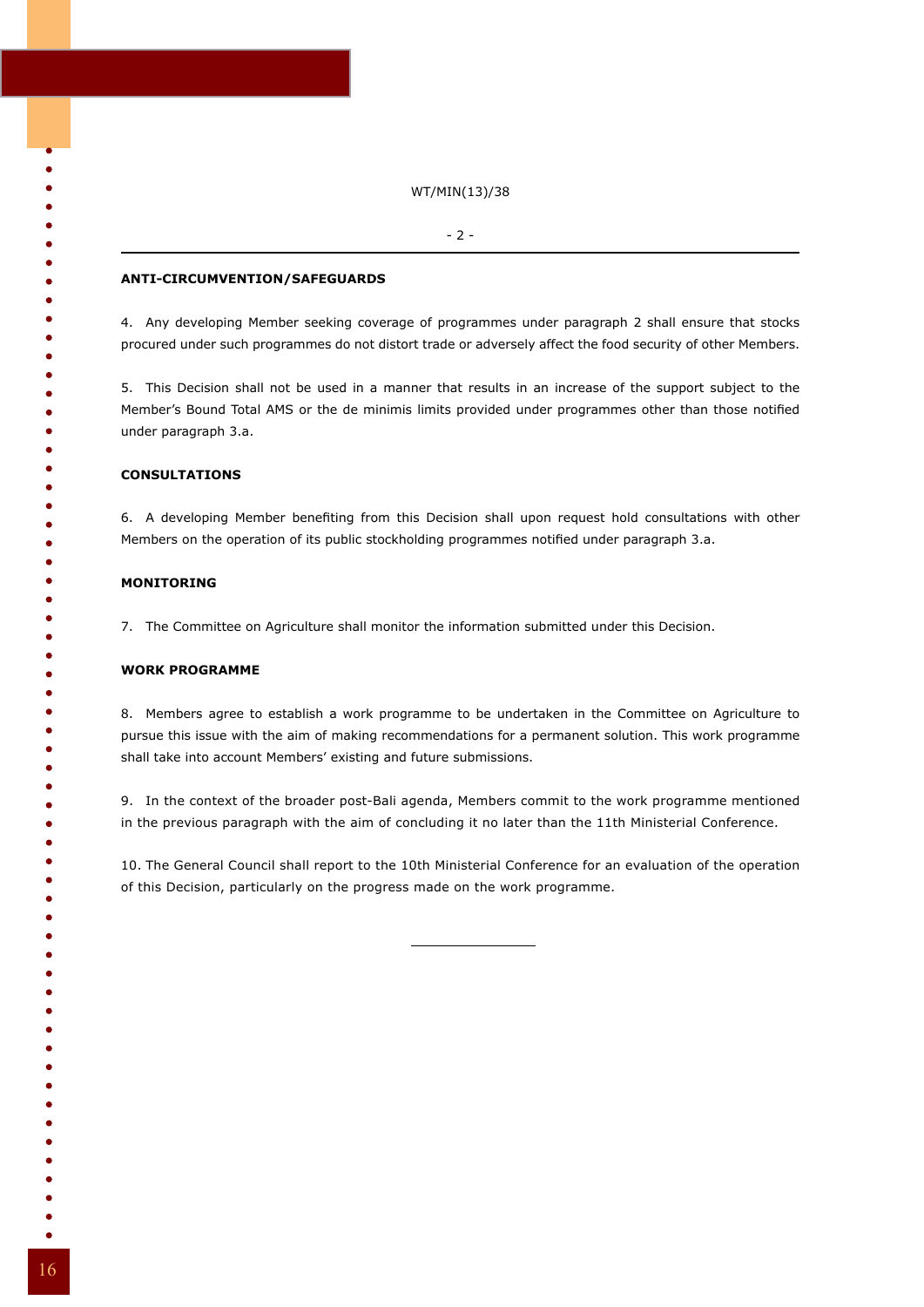## WT/MIN(13)/38 • wt/l/913

### - 3 -

## ANNEX

## **Template**

## [Developing Member's name]

General information

- 1. Factual information confirming that DS:1 notifications and relevant supporting tables for the preceding 5 years are up-to-date (e.g. date and document details)
- 2. Details of the programme sufficient to identify food security objective and scale of the programme, including:
	- a. Name of the programme
	- b. Traditional staple food crop(s) covered
	- c. Agency in charge of implementation
	- d. Relevant laws and regulations
	- e. Date of commencement of the programme
	- f. Officially published objective criteria or guidelines
- 3. Practical description of how the programme operates, including:
	- a. Provisions relating to the purchase of stocks, including the way the administered acquisition price is determined
	- b. Provisions related to volume and accumulation of stocks, including any provisions related to predetermined targets and quantitative limits
	- c. Provisions related to the release of stocks, including the determination of the release price and targeting (eligibility to receive procured stocks)
- 4. A description of any measures aimed at minimising production or trade distortive effects of the programme
- 5. Statistical information (as per the Statistical Appendix below)
- 6. Any other information considered relevant, including website references

 $\bullet$ 

 $\bullet$  $\bullet$ 

 $\bullet$  $\bullet$ 

 $\bullet$ ó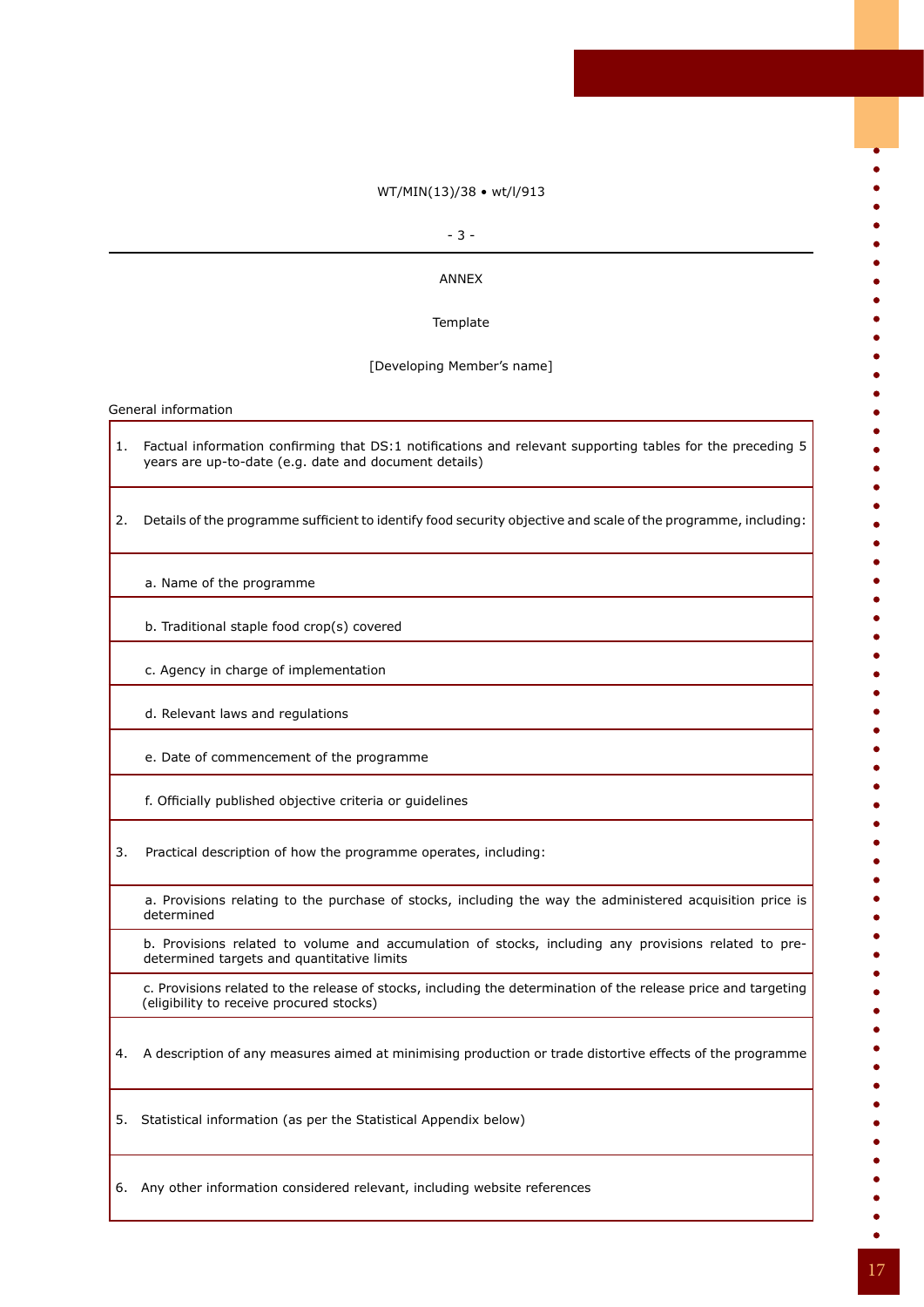Statistical Appendix (per crop) (data for the latest three years)

|                                                                                                                                            | Unit | [Year 1] | [Year 2] | [Year 3] |
|--------------------------------------------------------------------------------------------------------------------------------------------|------|----------|----------|----------|
| [Name of the crop]                                                                                                                         |      |          |          |          |
| a. Opening balance of stocks                                                                                                               |      |          |          |          |
| b. Annual purchases under the programme<br>(value)                                                                                         |      |          |          |          |
| c. Annual purchases under the programme<br>(quantity)                                                                                      |      |          |          |          |
| d. Annual releases under the programme<br>(value)                                                                                          |      |          |          |          |
| e. Annual releases under the programme<br>(quantity)                                                                                       |      |          |          |          |
| Purchase prices<br>f.                                                                                                                      |      |          |          |          |
| g. Release prices                                                                                                                          |      |          |          |          |
| h. End-year stocks                                                                                                                         |      |          |          |          |
| i. Total production (quantity)                                                                                                             |      |          |          |          |
| j. Total production (value)                                                                                                                |      |          |          |          |
| k. Information on population benefiting<br>from the release of this crop and<br>quantities released:                                       |      |          |          |          |
| Estimated number of beneficiaries at<br>national level and, if possible, at sub-<br>national level                                         |      |          |          |          |
| Quantity released to the beneficiaries<br>$\overline{\phantom{0}}$<br>at the national level and, if possible,<br>at the sub-national level |      |          |          |          |
| Other<br>$\overline{\phantom{0}}$                                                                                                          |      |          |          |          |
| In the case of government aid to private<br>ı.<br>storage, statistics on the support<br>granted and any updated statistics                 |      |          |          |          |
| m. Total imports (value)                                                                                                                   |      |          |          |          |
| n. Total imports (quantity)                                                                                                                |      |          |          |          |
| o. Total exports (value)                                                                                                                   |      |          |          |          |
| p. Total exports (quantity)                                                                                                                |      |          |          |          |

18